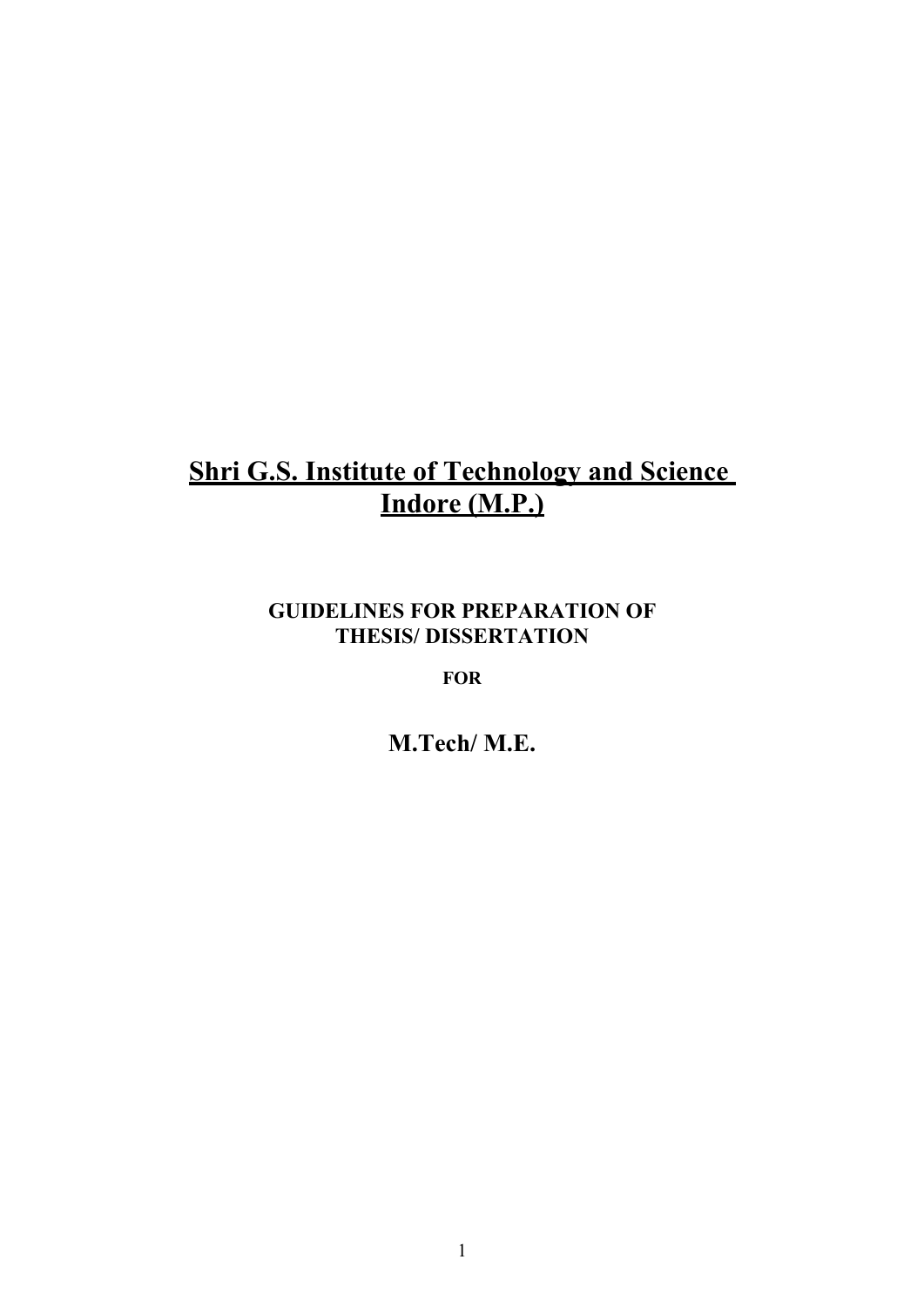#### **SEQUENCE OF PAPERS Part A**

- 1. Cover page
- 2. Inner first page (inner cover page)
- 3. Recommendation
- 4. Certificate
	- a) Certificate from industry/ R & D Institute, if applicable
- 
- 5. Declaration Roman page nos.(start)(iv)
- 6. Acknowledgment

**Note -**Cover page & Inner page will be same. If more than one supervisor then the names of both the supervisor shall appear on cover and inner page.

#### **Part B**

- 7. Abstract/Synopsis
- 8. Contents
- 9. List of Figures
- 10. List of Tables
- 11. List of Symbols
- 12. List of Abbreviations  $\qquad -$  Roman page nos.(end)(xii)

#### **Part C**

13. Chapters (General Guidelines)

- 1) Introduction
- 2) Literature Review
- 3) About Case Study
- 4) Methodology and Analysis
- 5) Results and Discussion
- 6) Conclusions and Scope for Further Study
- 14. References
- 15. Bibliography, if required
- 16. Appendix, if required
- 17.Check for Plagiarism: It should contain the receipt indicating

"page count" by using Approved Plagiarism software.

#### **Note:**

Print on side edge of cover should bear branch, title, name of student and session as per sample.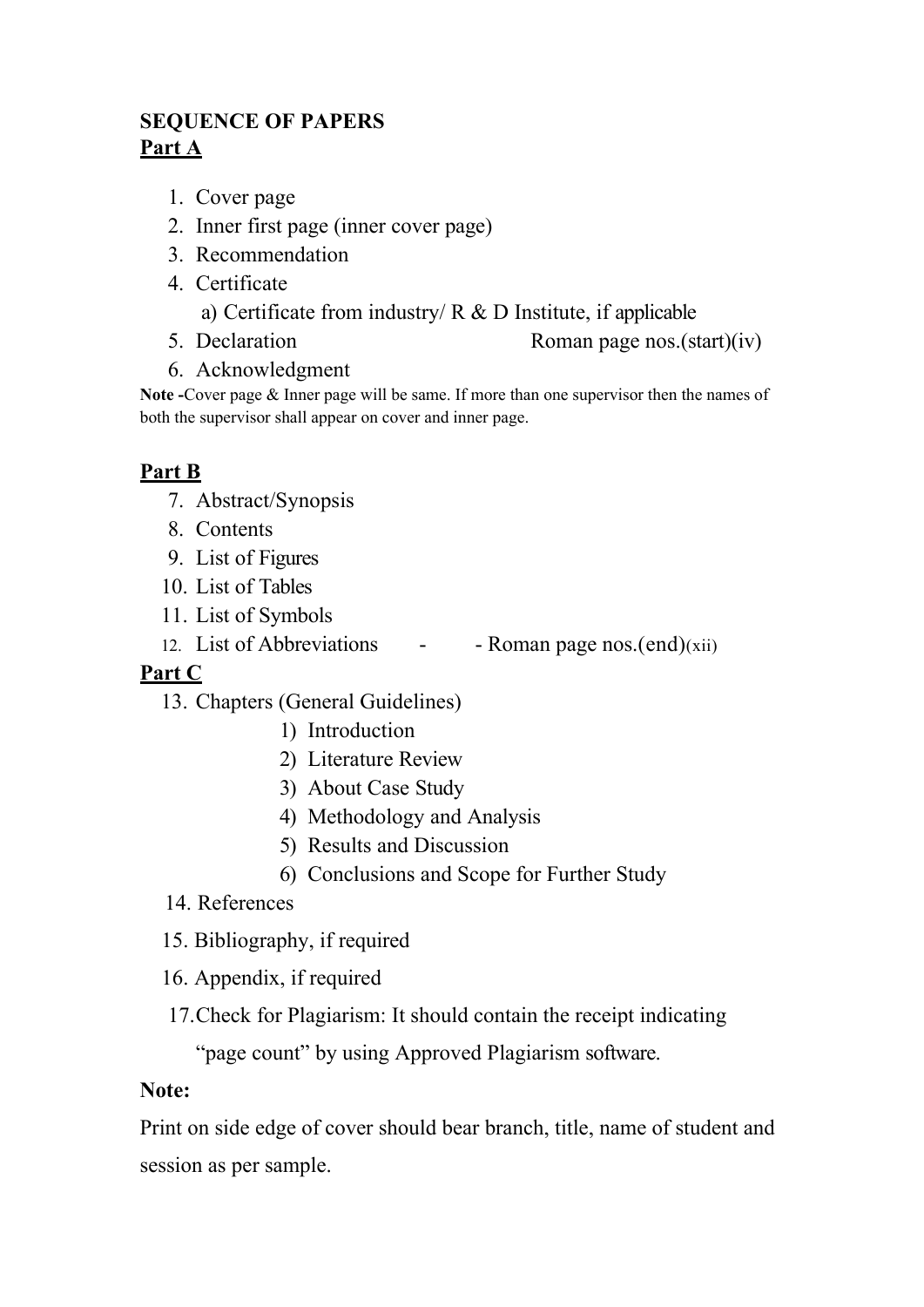## **General Instructions for Preparation ofTHESIS/DISSERTATION/REPOR T**

#### **Paper**

#### **Quality**

The thesis shall be printed/Xeroxed on photocopier paper of 75gm (min).

#### **ER** Size

The size of the paper shall be standard A4 (height 297 mm, width 210 mm).

## **Type •Setting, Text Processing and Printing**

The text shall be printed employing LaserJet or Inkjet printer. Thesis should be free from typographical errors.

The font type of the general text of the thesis shall be in**Times New Roman with a line spacing of 1.5**.

| <b>SECTION</b>                 | <b>FONT SIZE</b> | <b>SPECIFICATIONS</b> |
|--------------------------------|------------------|-----------------------|
| Chapter No. & Title            | 16, Bold         | <b>Upper Case</b>     |
| Section No. & Title            | 14, Bold         | <b>Title Case</b>     |
| Sub-section No. & Title        | 12, Bold         | <b>Title Case</b>     |
| Title of Figures, Tables       | 12, Bold         |                       |
| Tables, Quotations, References | 10               | Single Line Spacing   |
| Other written matter           | 12               | 1.5 Line Spacing      |

#### **Page Format**

The Printed Sheets shall have the following margin settings:

| Top Margin           | $1.00$ inch |
|----------------------|-------------|
| <b>Bottom Margin</b> | $0.80$ inch |
| Left Margin          | $1.50$ inch |
| <b>Right Margin</b>  | $1.00$ inch |

**ED** Content should not extend beyond the bottom margin except for completing a footnote, last line of chapter/subdivision, or figure/table caption.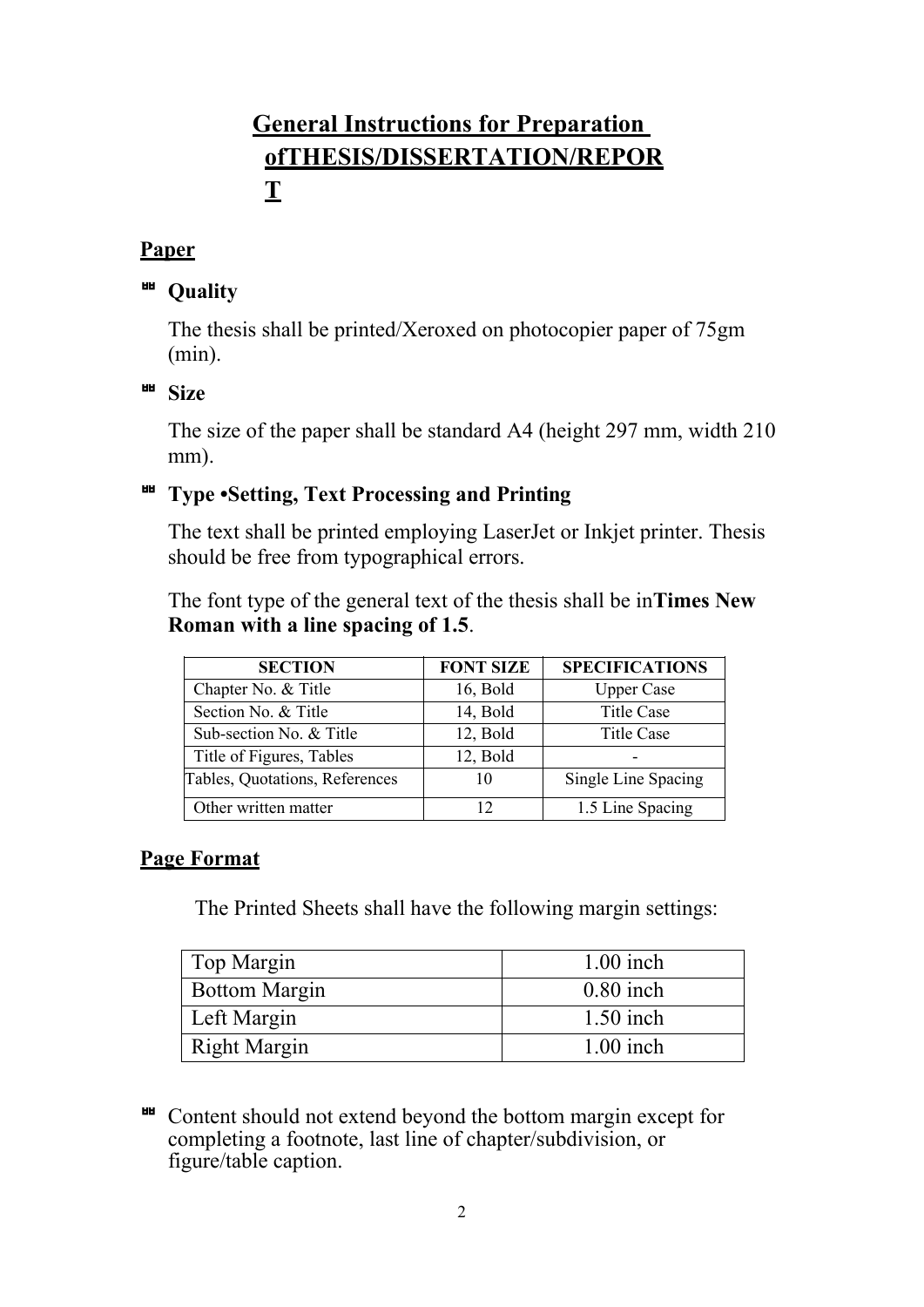- $\mathbf{A}$  sub-head at the bottom of the page should have at least two full lines of content below it. If the sub-head is too short to allow this, it should begin on the next page.
- **EDE** Color may be used for figures.
- Students should also submit the thesis in soft form (PDF) for storage and archival.
- Pages containing cover page, recommendation, certificate shall be adjusted accordingly.

#### **Pagination (Page Numbering)**

- $\mathbf{H}$  Page numbering in the text of the thesis shall be Arabic numerals (1,  $2, 3, \ldots$  at the footer.
- **EXECUTE:** The beginning of each Chapter shall be marked using a separate page consisting only the Chapter Number and the Chapter Title (Refer the sample attached at the end of this document).
- **Page number for the first page of the each Chapter shall not appear in** print, only the second page will bear the corresponding page number.
- Pagination for pages before the Introduction chapter shall be in **lower case Roman numerals**,e.g.,"iv".

#### **Header**

Except for the First page of every Chapter, all other pages shall bear the respective Chapter Title in the Header flushed to the right (i.e. outer edge of the page). The first letter of each word should be capitalized. It should be completed in one line. If the title is too long for example**An application of analytic hierarchy process for estimating the environmental a ssimilative capacity** then it should be written as**An application……………...a ssimilative capacity.** The size should be 10 and follow the same font type.

#### **Footer**

Footer should contain college name, dept. and branch. It should also contain page no.

#### **Paragraph format**

- **EXECUTE:** Vertical space between paragraphs shall be about 2.5 linespacing.
- **EXECUTE:** The first line of each paragraph should normally be indented by five characters. A candidate may, however, choose not to indent if (s) he has provided sufficient paragraph separation.
- <sup>**HH</sup>** A paragraph should normally comprise more than one line.</sup>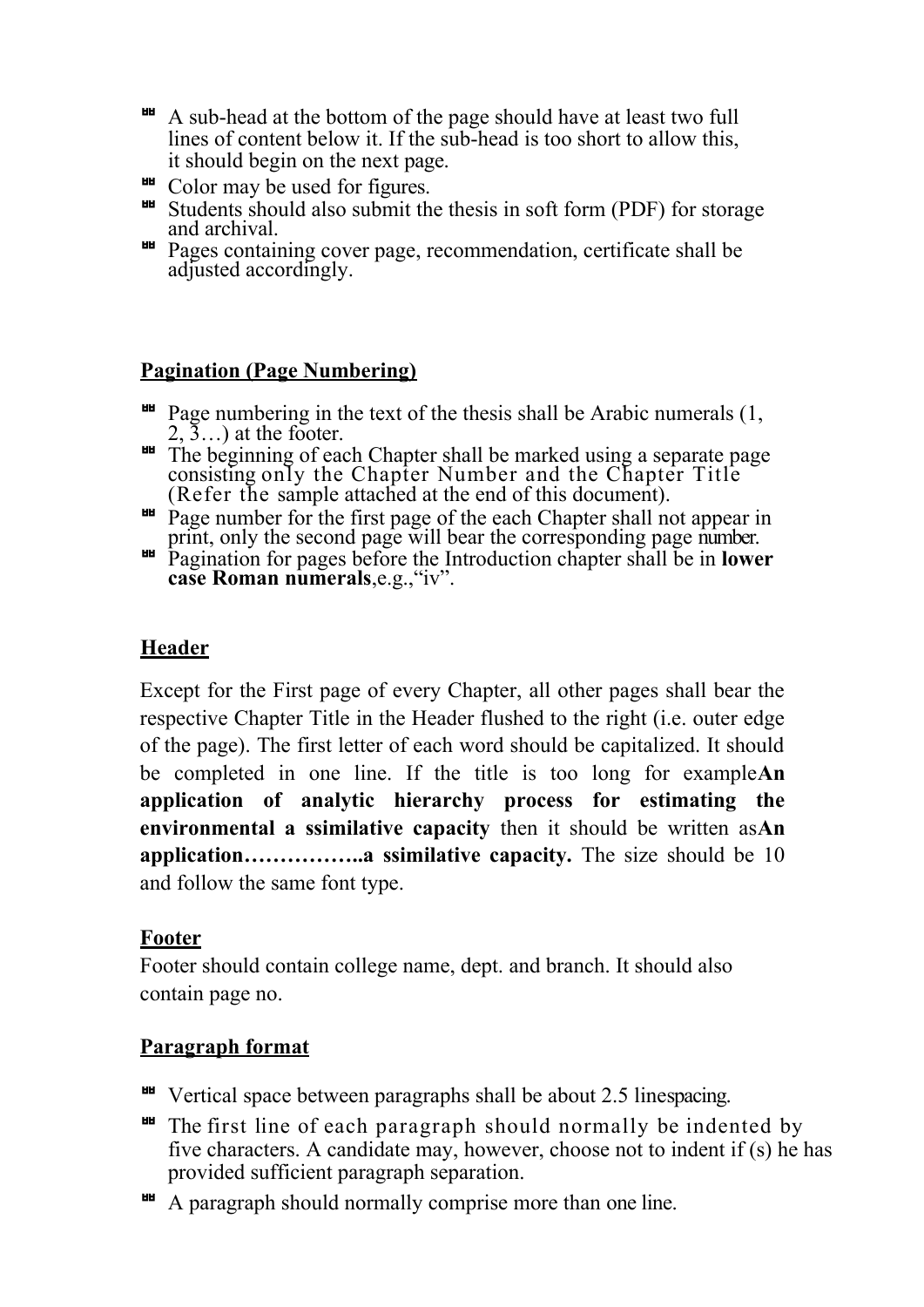#### **Binding**

The candidates shall have the options of single or double •sided printing. The evaluation copies of the thesis/dissertation/report may be spiral bound or soft bound. The final hard bound copies to be submitted after the viva• voce examination will be accepted during the submission of thesis/dissertation/report with the following colorspecification:

| <b>Specimen</b> | <b>Color Of Binding</b> | <b>Color Of Lettering On</b> |
|-----------------|-------------------------|------------------------------|
|                 | <b>Material</b>         | <b>The Specimen</b>          |
| M.Tech / M.E.   | Sky Blue                | <b>Black</b>                 |
| M. Pharma       | <b>Black</b>            | <b>Black</b>                 |
| <b>MCA</b>      | Sky Blue                | <b>Black</b>                 |
| <b>MBA</b>      | Sky Blue                | <b>Black</b>                 |
| M.Sc            | Sky Blue                | <b>Black</b>                 |
| Ph.D            | Maroon                  | <b>Black</b>                 |

#### **Blank Sheets**

In addition to the white sheets (binding requirement) two white sheets shall be put at the beginning and the end of the thesis.

#### **PART A**

Samples have been provided at the end of this document for the following:

- **ED** Cover Page
- **ELE** Recommendation
- **ELE** Declaration
- **HE** Certificate

## **PART B**

#### **Index/contents**

The Index shall follow the List of Symbols/List of Publications (if applicable) and shall enlist the titles of all the chapters, sections and sub•sections using decimal notation, as in the text, with corresponding page number against them, flushed to the right**.**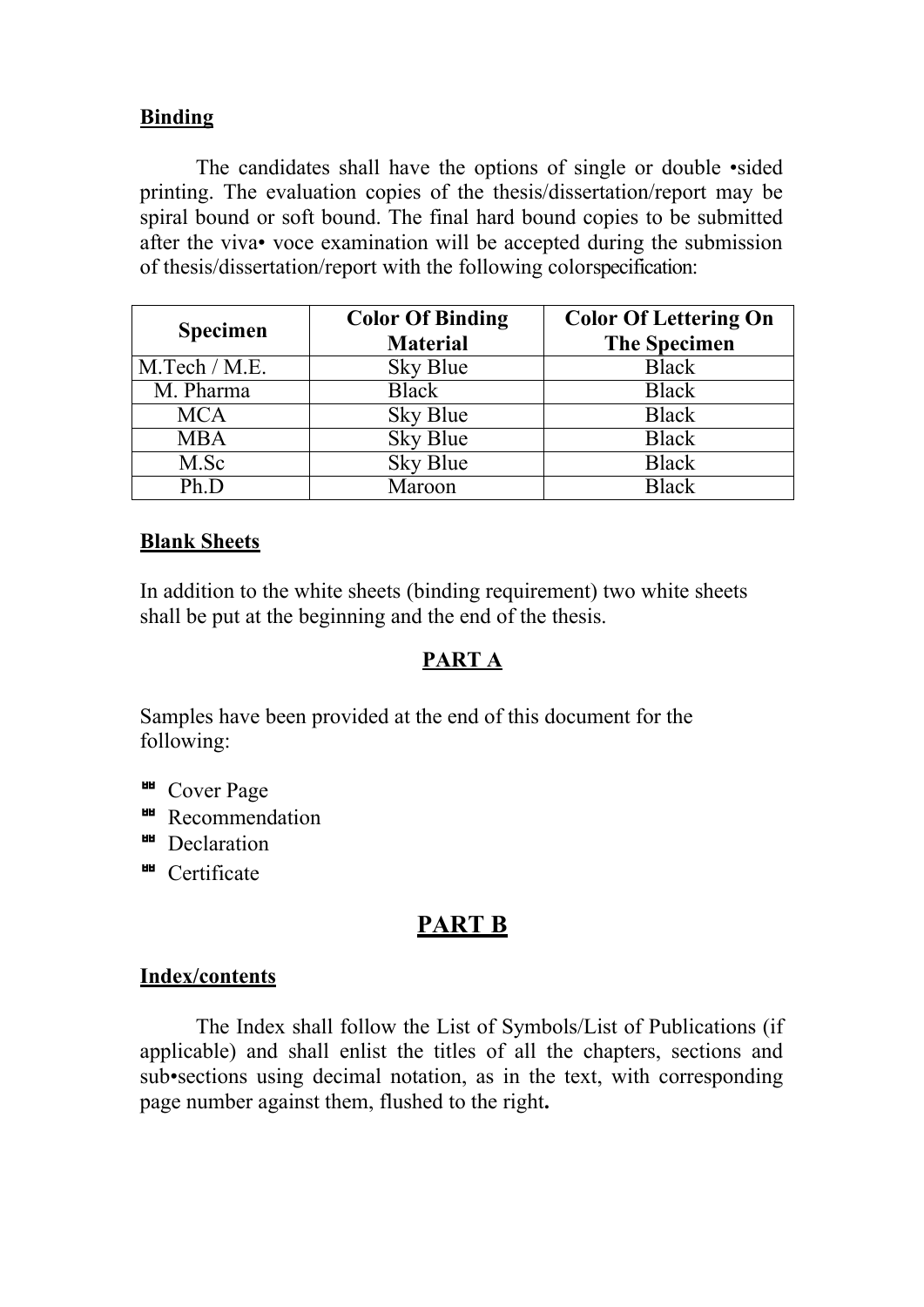#### **Abstract**

The thesis/dissertation/report shall contain an abstract highlighting the important features of the thesis/dissertation/report in not more than 300/500 words. It shall be self-complete and contain no citations for which the thesis has to be referred.

#### **List of Figures and List of Tables**

Two separate lists of Figure captions and Table titles along with their numbers and corresponding page numbers against them shall follow the Abstract.

#### **List of Symbols/abbreviation**

A complete and comprehensive list of all abbreviations, notations and nomenclature including Greek alphabets with subscripts and superscripts shall be provided after the list of tables and figures. (As far as possible, generally accepted symbols and notation should be used).

#### **PART C**

#### **Chapters**

Each chapter shall begin on a fresh page with an additional top margin of about 1.5 inch from top of the page. Chapter number (**in Arabic numerals**) and title shall be printed with right alignment in 16pt font size in bold face using upper case (all capitals).

#### **Sections and Sub•sections**

A chapter can be divided into Sections, Sub•sections and Sub•sub•Sections so as to present different concepts separately. Sections and sub•sections can be numbered using decimal points, e.g. 2.2 for the second section in Chapter 2 and 2.3.4 for the fourth Sub• section in third Section of Chapter 2. Chapters, Sections and Sub•sections shall be included in the contents with page numbers flushed to the right. Further subsections need not be numbered or included in the contents.

#### **Table / Figure Format**

• As far as possible, tables and figures should be presented in portrait style. They should be inserted as close to the textual reference as possible. Small size table and figures (less than half of writing area of a page) should be incorporated within the text, while larger ones may be presented on separate pages.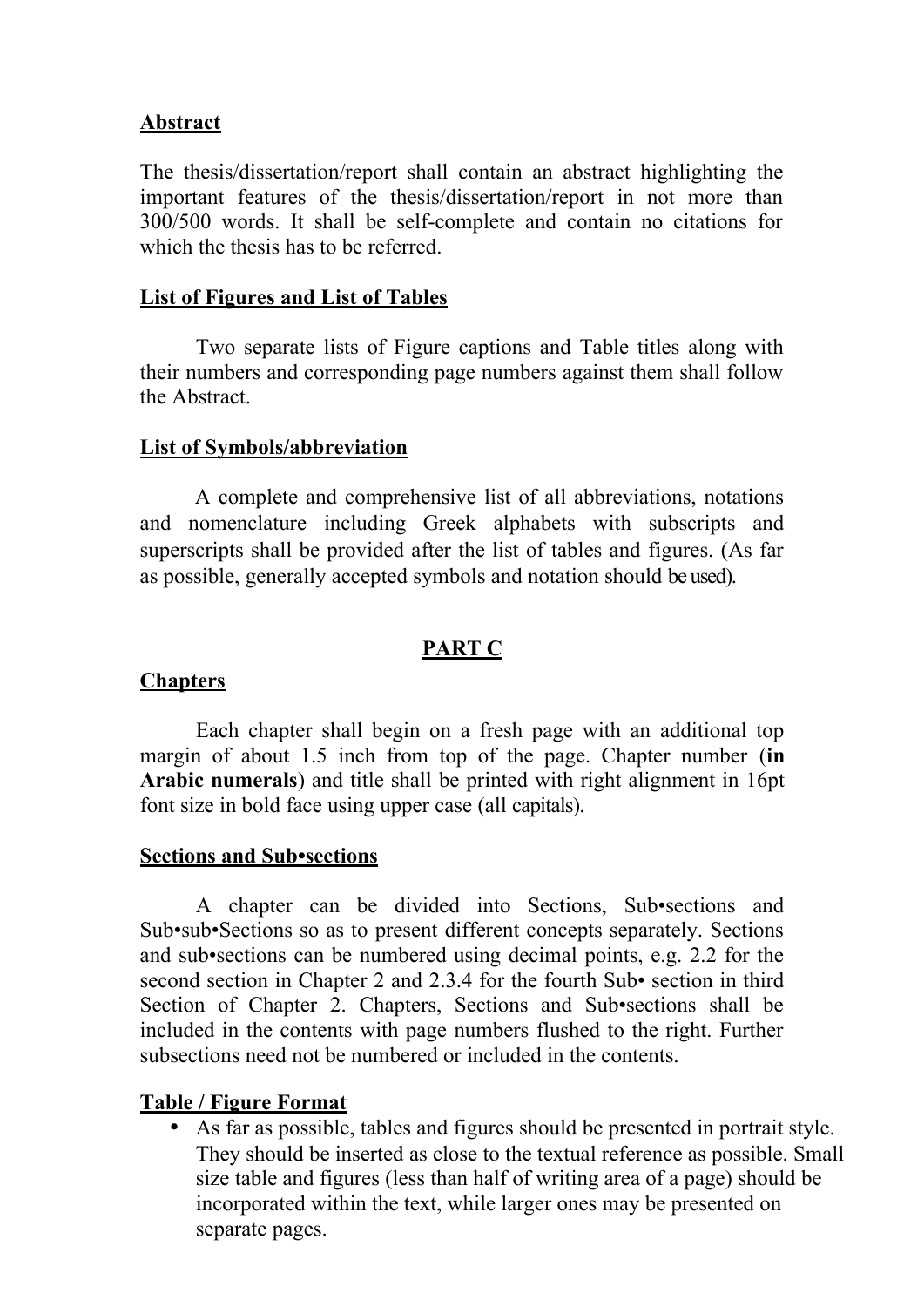- Tables, figures and equations should be numbered chapter-wise using Arabic numerals. They are referred to in the body of the text
- Capitalizing the first letter of the word and number, as for instance, Table 5.3, Figure 3.11, Equation (4.16),etc.
- Table number and title will be placed above the table while the figure number and caption will be located below the figure. Reference for Table and Figures reproduced from elsewhere shall be cited in the last and separate line in the table and figure caption, e.g. [Ref. Jaiswal (2001)].
- All tables (tabulated data) and figures (charts, graphs, maps, images,diagrams,etc.) should be prepared, wherever possible,on the same paper used to type the text and conform to the specifications out lined earlier.

#### **Annexure/Appendix**

Detailed information, lengthy derivations, raw experimental observations etc. are to be presented in the separate appendices, which shall be numbered in English Alphabet Capitals (e.g. Appendix A, Appendix F). Since reference can be drawn to published/unpublished literature in the appendices, these should precede the Literature Cited/Reference section.

#### **Literature Cited/References**

The list of references should appear as a consolidated list with references listed either alphabetically or sequentially as they appear in the text of the thesis. Spacing and font size should be consistent inside a single reference, and there should be double spacing between two different references. A few examples of formats of references are given below in case of single and multiple authors and the student should be consistent in following the style. The style should be as per standard prevailing formats such as;*ASCE/ASME/IEEE/ISME***or equivalent**.

#### **Template for Research Papers:**

Author Surname,Author Initial. (Year Published). 'Title'.*Publication Title*,Volume number(Issue number),Pages Used.

#### **Journal**

Gupta, L. M. (2003). "Factors of safety in construction."*Journal Structure Engineering*. ASCE, 122(2), 285-293.

Ingle, R. K., Jaiswal, O. R., Bakre, S. V., Sonparote, R. S., Datta, D., and Kumar, R. (2010). "Team of structural dynamics and earthquake engineering."*civil Engineering. Mech.,15*(4),309-315.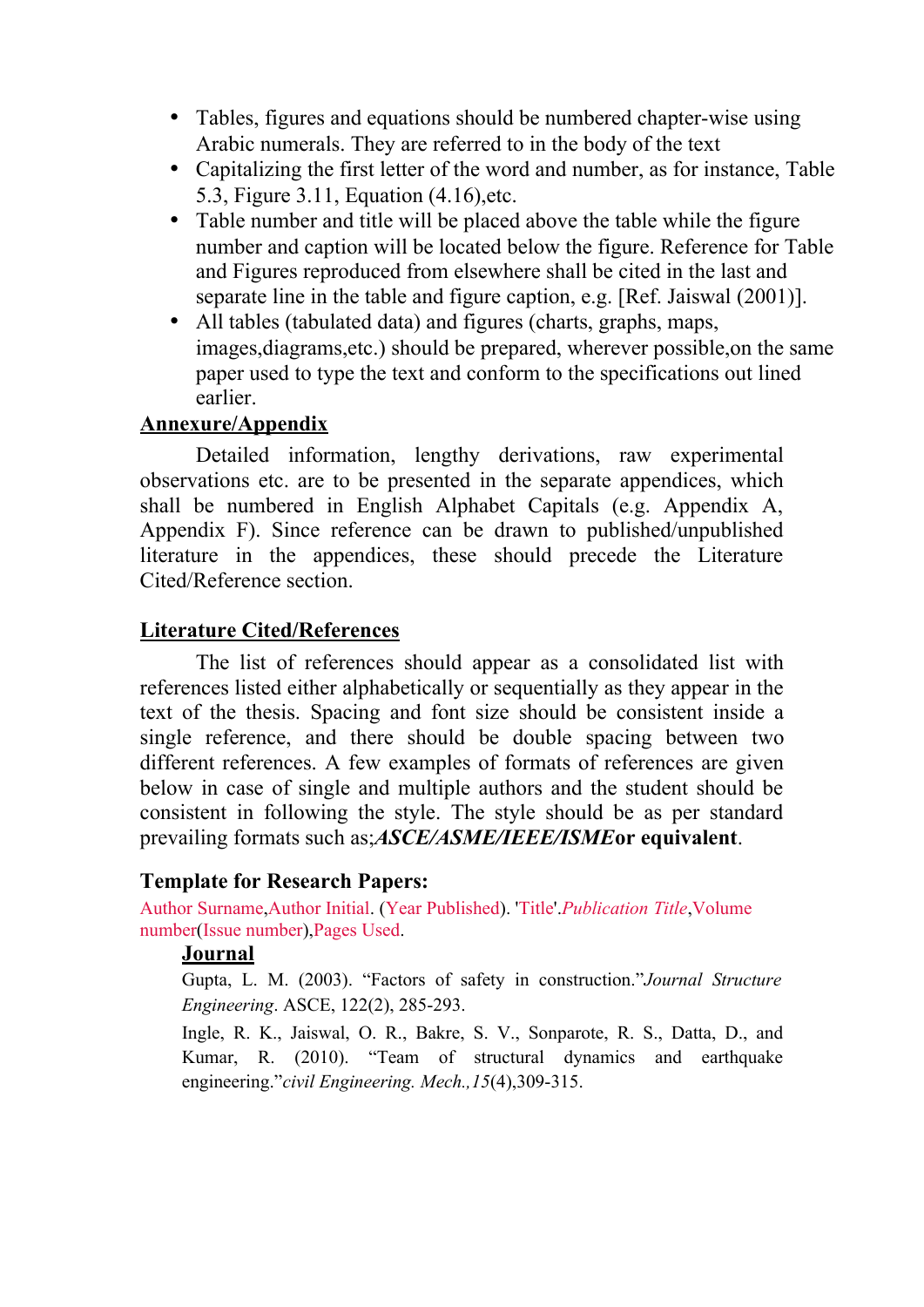#### **Conference/Proceedings**

Mahajan, M. M. (2003). "Parametric study of well foundation."*Proc., 11thWorldCongress on Structural Engineering. (WCSE-2003),*Washington D.C., USA*,*385-393.

Gupta, L. M., Mahajan, M. M., Ronghe, G. N., Vyavahare, A. Y., Borghate, S. B., and Khatri, A. P. (2007). "Team of structural engineering."*Proc., NationalConference on Emerging Trends in Engineering & Technology (FRONTIER 2007),*BNCOE, Pusad, Yeotmal, Maharashtra, India, 57-66.

#### **Template for books:**

Author Surname,Author Initial. (Year Published).*Title*.Publisher,City,Pages Used.

#### **Books**

Gupta, L. M. (2005).*Composite steel structures,*Wiley & Sons, New York, USA. Edition 2

Bakre,S.V.khatri, A.P., andKumar,R . (2011).*Seismic vulnerability of buildings*, Pearson Education in South Asia, Chennai,India.

#### **Codes**

IS 1893. (Part 1) (2002).*Criteria for earthquake resistant design of structures,Part 1 general provision and buildings (fifth revision),*BIS, New Delhi, India.

AASHTO. (2004).*LRFD bridge design specification,*Washington, D.C., USA.

#### **Template for web pages:**

Author Surname,Author Initial. (Year Published). 'Title'. [<WebsiteU](http://Website/)RL> (Date of Visit the web page).

#### **Web Page**

U.S. Dept. of the Army. (2002).*Field manual: Military nonstandard fixed bridging,* U.S. Dept. of the Army, Washington, D.C. [,<http://www.globalsecurity.org/military/library/policy/army/fm/3-34-3](http://www.globalsecurity.org/military/library/policy/army/fm/3-34-)43/ index.html  $>$  (March 8, 2009).

The Mathworks, Inc. (2007). *Optimization Toolbox user's guide: MATLAB Programming, <*<http://www.mathworks.com/access/helpdesk/help/toolbox/optim>  $\frac{1}{2}$  (June 10, 2007).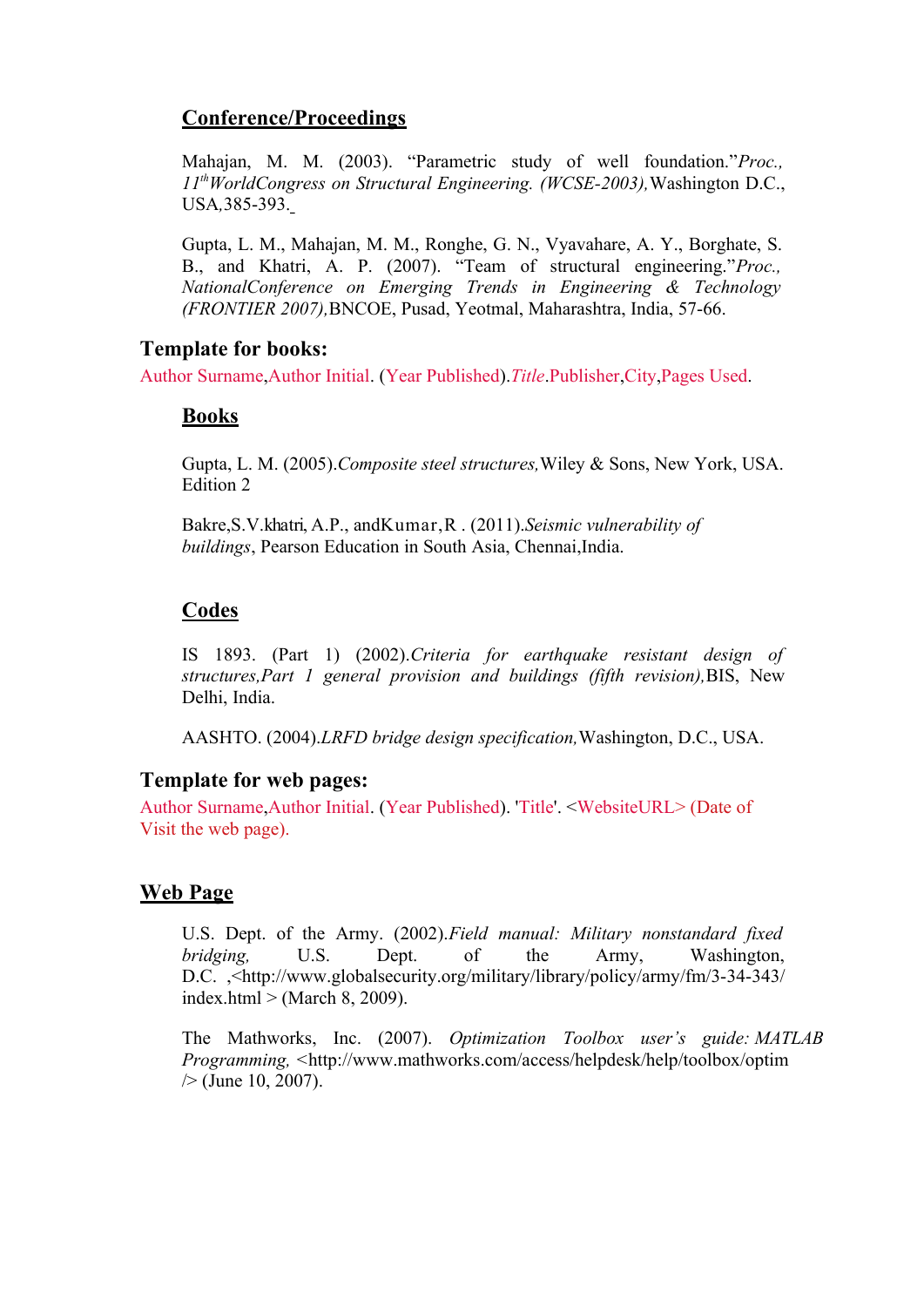#### **Biography**

A short paragraph to be added including educational qualification, experience, area of interest and achievements etc of the author.

#### **Plagiarism report**

A authenticate plagiarism report to be generated using institute authorized plagiarism/ integrate check tools/software and duly signed by the competent committee (Departmental Plagiarism Committee or TPREC etc) . Copy of signed document to be attached in the thesis.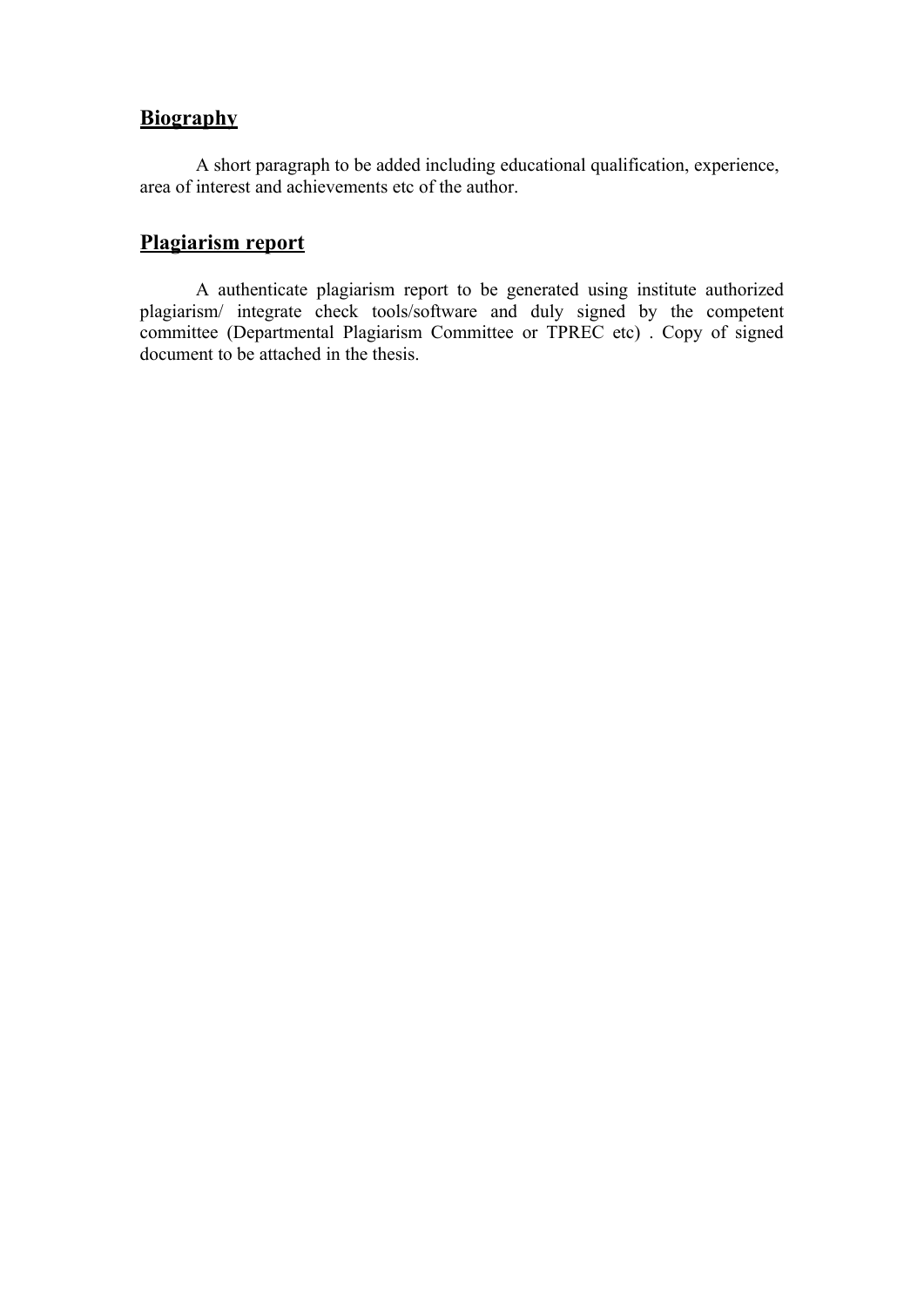## **[TITLE]**



#### **[SESSION]**

#### *A Dissertation Submitted to Rajiv Gandhi Proudyogiki Vishwavidyalaya, Bhopaltowards the partial fulfillment ofthe degree of* **(Times new Roman 16 Italic bold) Master of Technology**

## **[Transportation Engineering]**

(Times new Roman 18 bold)

**Supervised by: Submitted by: [Prof. Name] [Student name & enrollment no] CE & AMD CE & AMD**

**DEPARTMENT OF CIVIL ENGINEERING AND APPLIED MECHANICS SHRI G.S. INSTITUTE OF TECHNOLOGY AND SCIENCE, INDORE (M.P.)**

(Times new Roman 16 bold)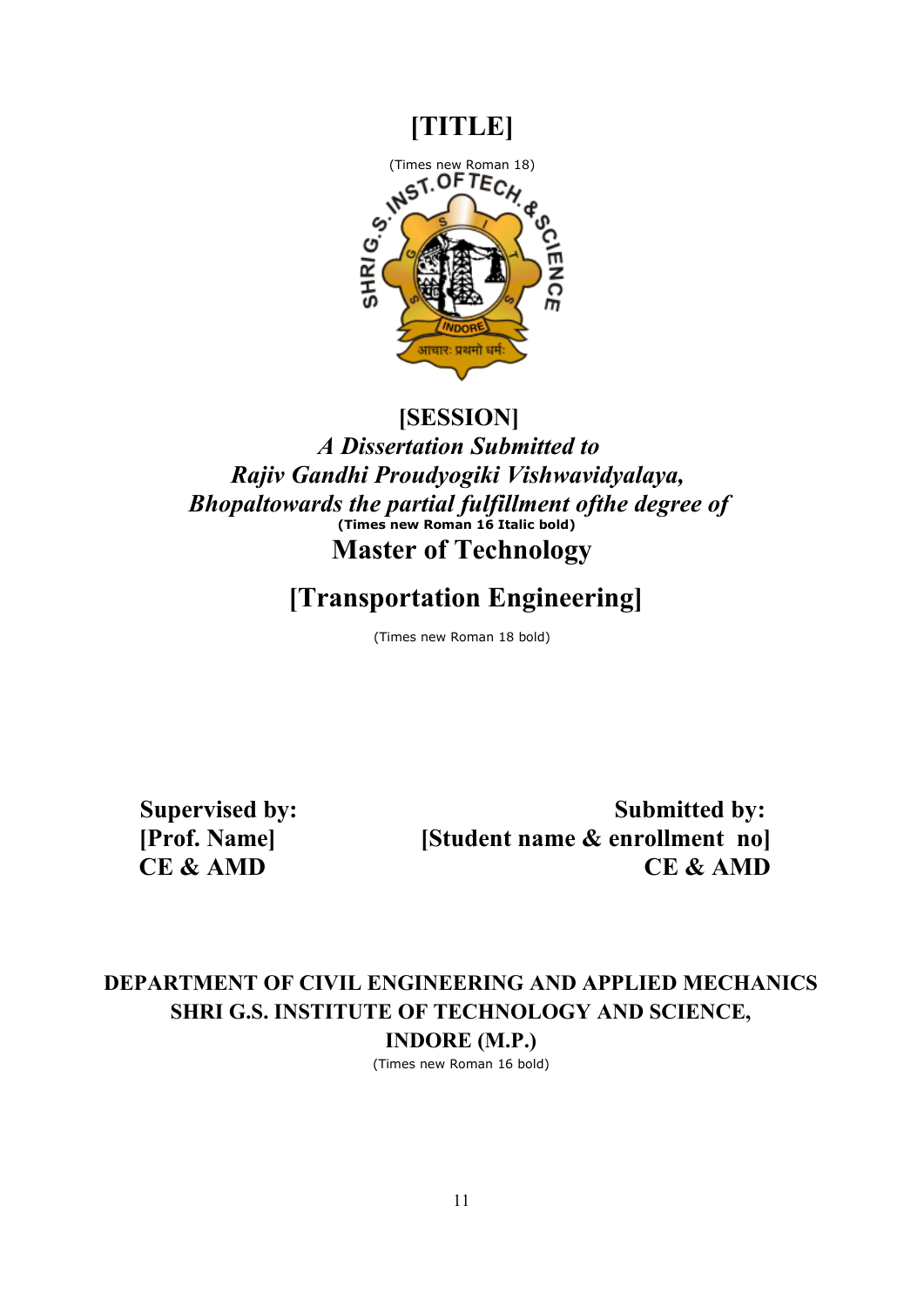## **[TITLE]**



#### **[SESSION]**

#### *A Dissertation Submitted to Rajiv Gandhi Proudyogiki Vishwavidyalaya, Bhopaltowards the partial fulfillment ofthe degree of* **(Times new Roman 16 Italic bold) Master of Technology**

## **[Transportation Engineering]**

(Times new Roman 18 bold)

**Supervised by: Submitted by: [Prof. Name] [Student name & enrollment no] CE & AMD CE & AMD**

#### **DEPARTMENT OF CIVIL ENGINEERING AND APPLIED MECHANICS SHRI G.S. INSTITUTE OF TECHNOLOGY AND SCIENCE, INDORE(M.P.)**

(Times new Roman 16 bold)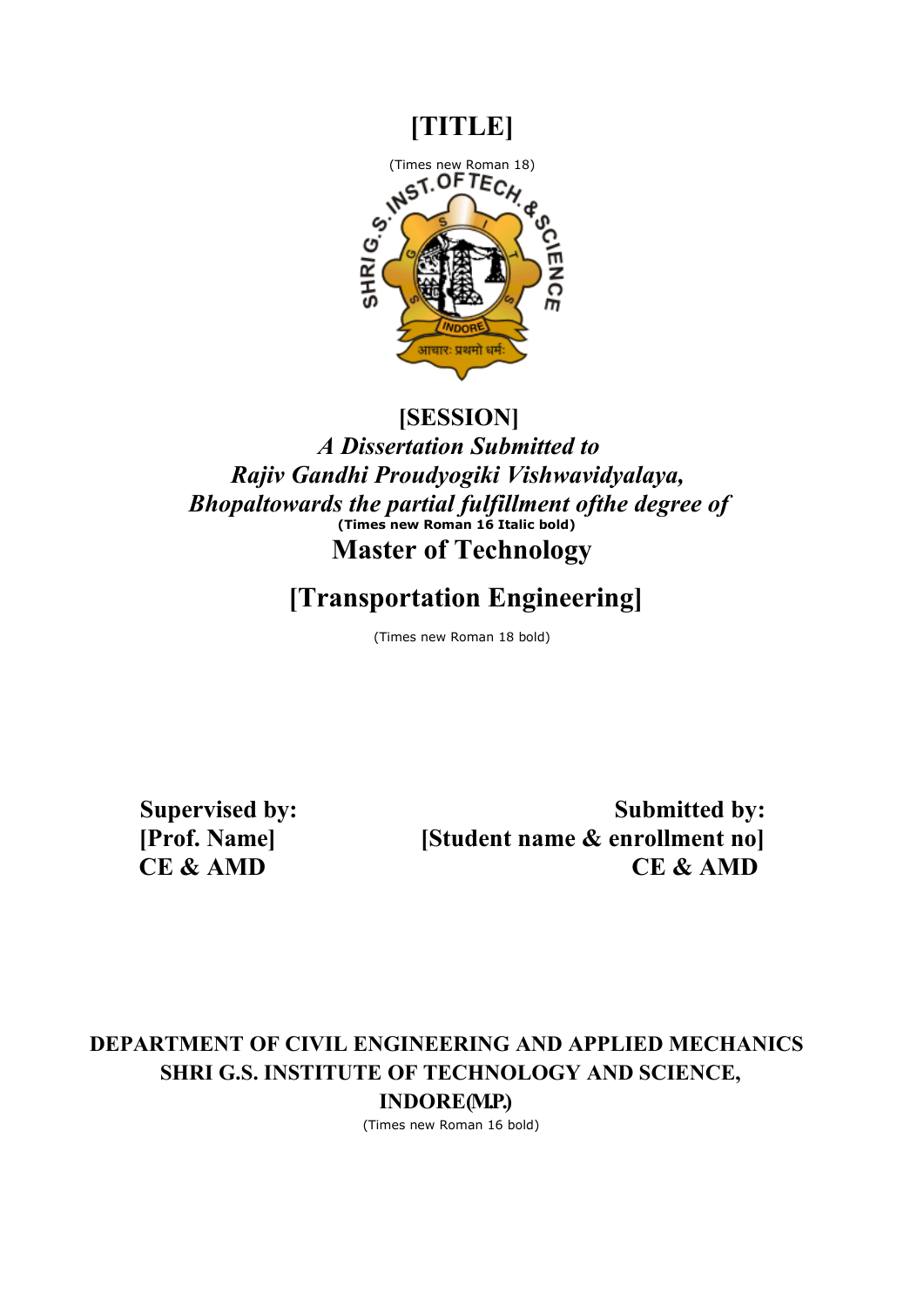©Shri G.S. Institute of Technology and Science, (SGSITS), Indore, Enter year of thesis submission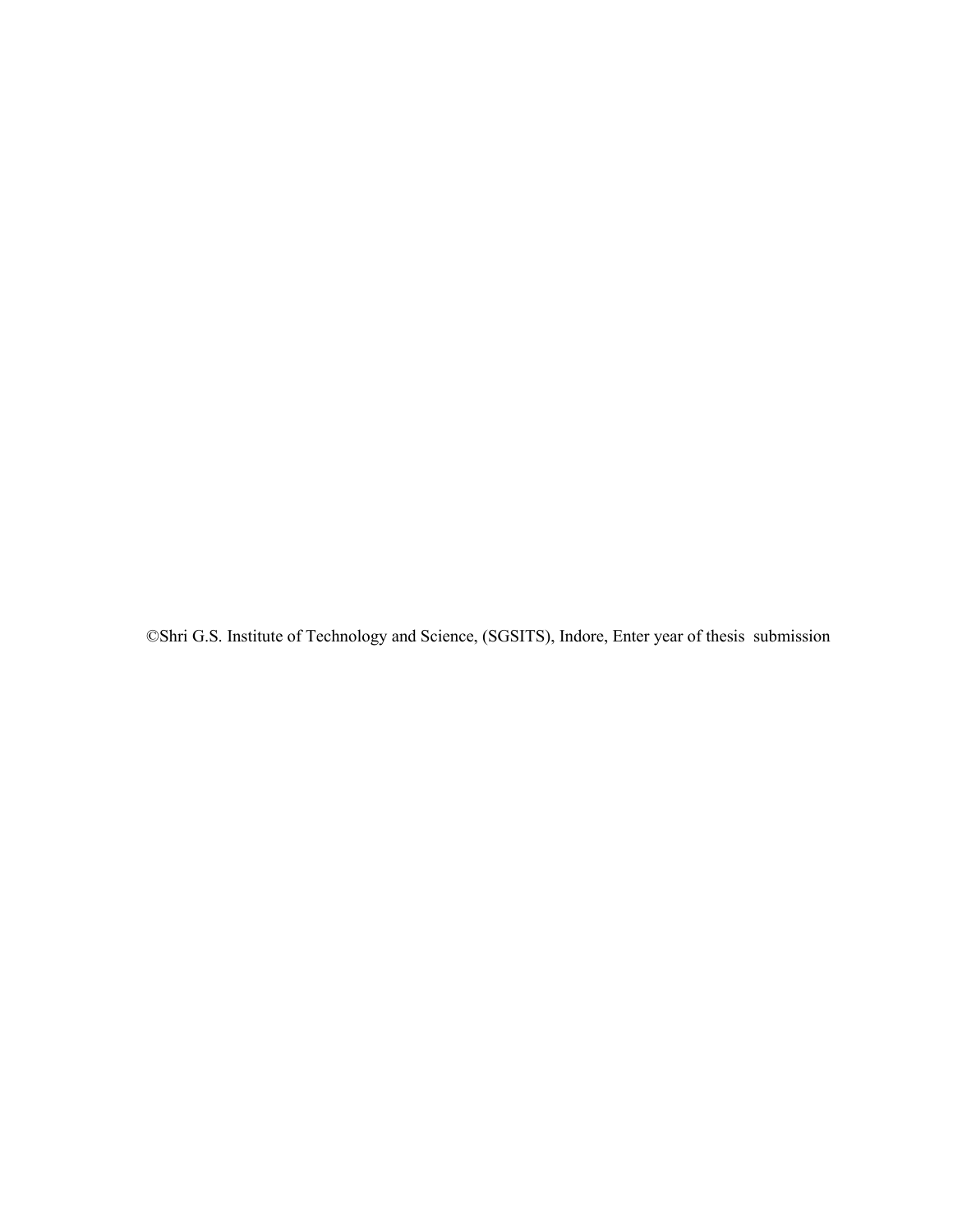#### **SHRI G.S. INSTITUTE OF TECHNOLOGY AND SCIENCE, INDORE (M.P.) DEPARTMENT OF CIVIL ENGINEERING AND APPLIED MECHANICS** (Times new Roman 16 bold) A Govt. Aided Autonomous

Institute Affiliated to RGPV, Bhopal (Times new Roman 14 bold) **SHRIG** आचारः प्रथमो धर्म **[Session]**

**RECOMMENDATION** (Times new Roman 20 bold)

We are pleased to recommend that the dissertation work entitled **TITLE** submitted by**[Name]**may be accepted in partial fulfillment of the degree of **Master of Technology [Branch]**of Rajiv Gandhi Proudyogiki Vishwavidyalaya, Bhopal (M.P.) during the**[session].**(Times new Roman 16 bold)

[Supervisor name] [Name of HOD] [Designation] [Designation] CE&AMD CE &AMD S.G.S.I.T.S. Indore(M.P.) S.G.S.I.T.S. Indore(M.P.)

Forwarded by Dean Academics S.G.S.I.T.S. Indore (M.P.)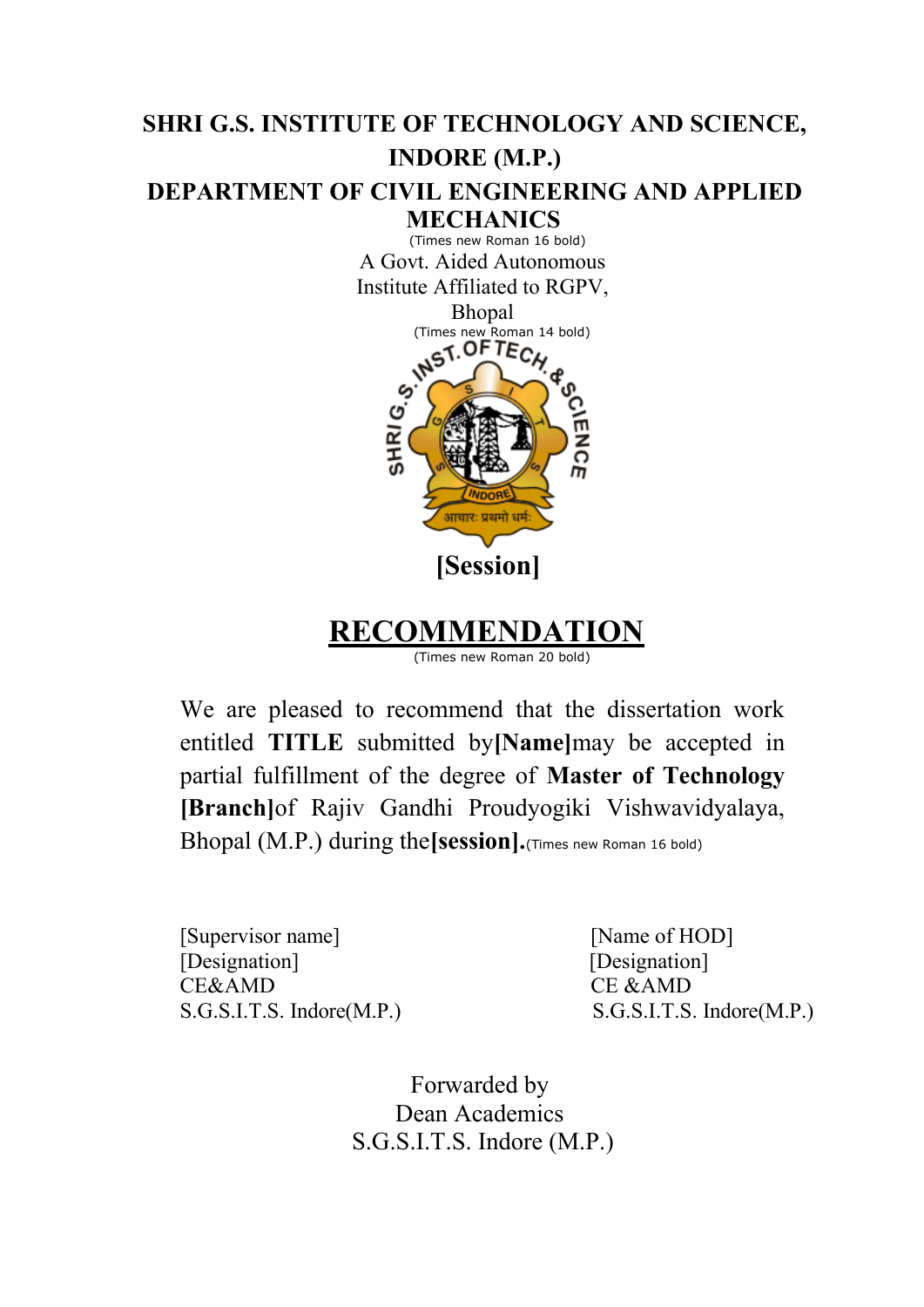## **SHRI G.S. INSTITUTE OF TECHNOLOGY AND SCIENCE, INDORE (M.P.)**

# **DEPARTMENT OF CIVIL ENGINEERING AND APPLIED**

A Govt. Aided Autonomous Institute, Affiliated to RGPV, Bhopal (Times new Roman 14 bold)





This is to certify that the dissertation entitled **TITLE** submitted by **[Name]** is accepted in partial fulfillment of the degree of **Master of Technology [Branch]**of Rajiv Gandhi Proudyogiki Vishwavidyalaya, Bhopal during the**[session].** (Times new Roman 16 bold)

**Date: Date:**

**Internal Examiner External Examiner**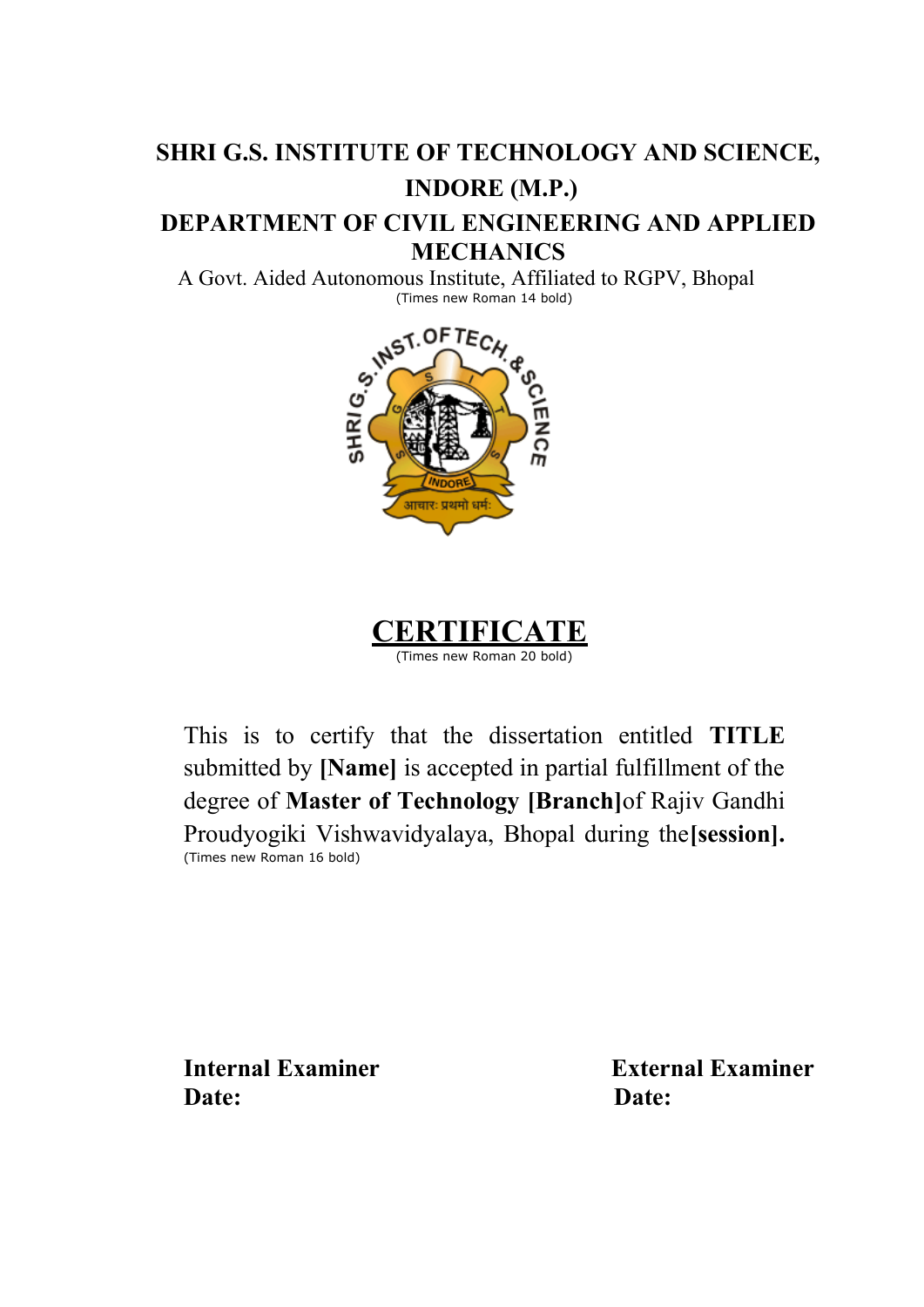## **DECLARATION**

(Times new Roman 20 bold)

I**(student name, branch, department)**declare that the dissertation **Title** is my own work conducted under the supervision of [**Guide name**],**Professor Civil Engg. and Applied Mechanics Department, S.G.S.I.T.S. Indore (M.P.).**

I further declare that to the best of my knowledge this dissertation work does not contain any part of any work which has been submitted for the award of any degree or any other work either in this University or in any other University/ websites without proper citation.

| Signature of the candidate |                           |  |
|----------------------------|---------------------------|--|
| Name of the candidate      |                           |  |
| Enrollment No.             |                           |  |
| Date                       |                           |  |
|                            | (Times new Roman 14 bold) |  |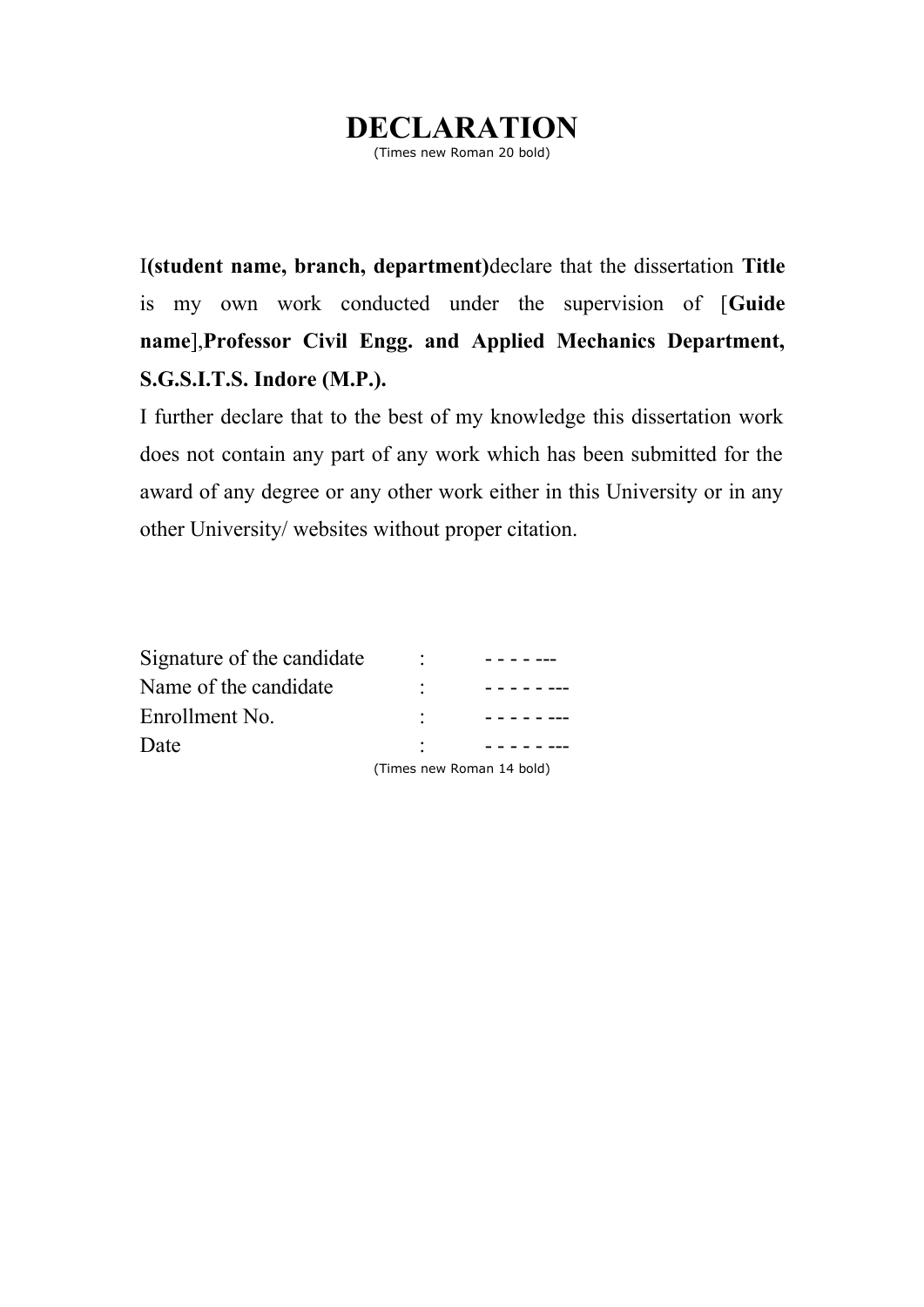# <span id="page-15-1"></span>Contents

<span id="page-15-0"></span>

| <b>List of Figures</b>                     | iii            |
|--------------------------------------------|----------------|
| <b>List of Tables</b>                      | iv             |
| Introduction<br>1                          | $\mathbf{1}$   |
| 1.1                                        | $\overline{2}$ |
| 1.2                                        | 3              |
| 1.3                                        | $\overline{4}$ |
| <b>Literature Survey</b><br>$\overline{2}$ | 5              |
| 2.1                                        | 5              |
| 2.2                                        | 8              |
| 2.3                                        | 9              |
| 2.4                                        | 10             |
| <b>Results and Analysis</b><br>3           | 11             |
| 3.1                                        | 12             |
| 3.1.1                                      | 12             |
| 3.1.2                                      | 16             |
| <b>References</b>                          | 22             |
| <b>Plagiarism Report</b>                   | 23             |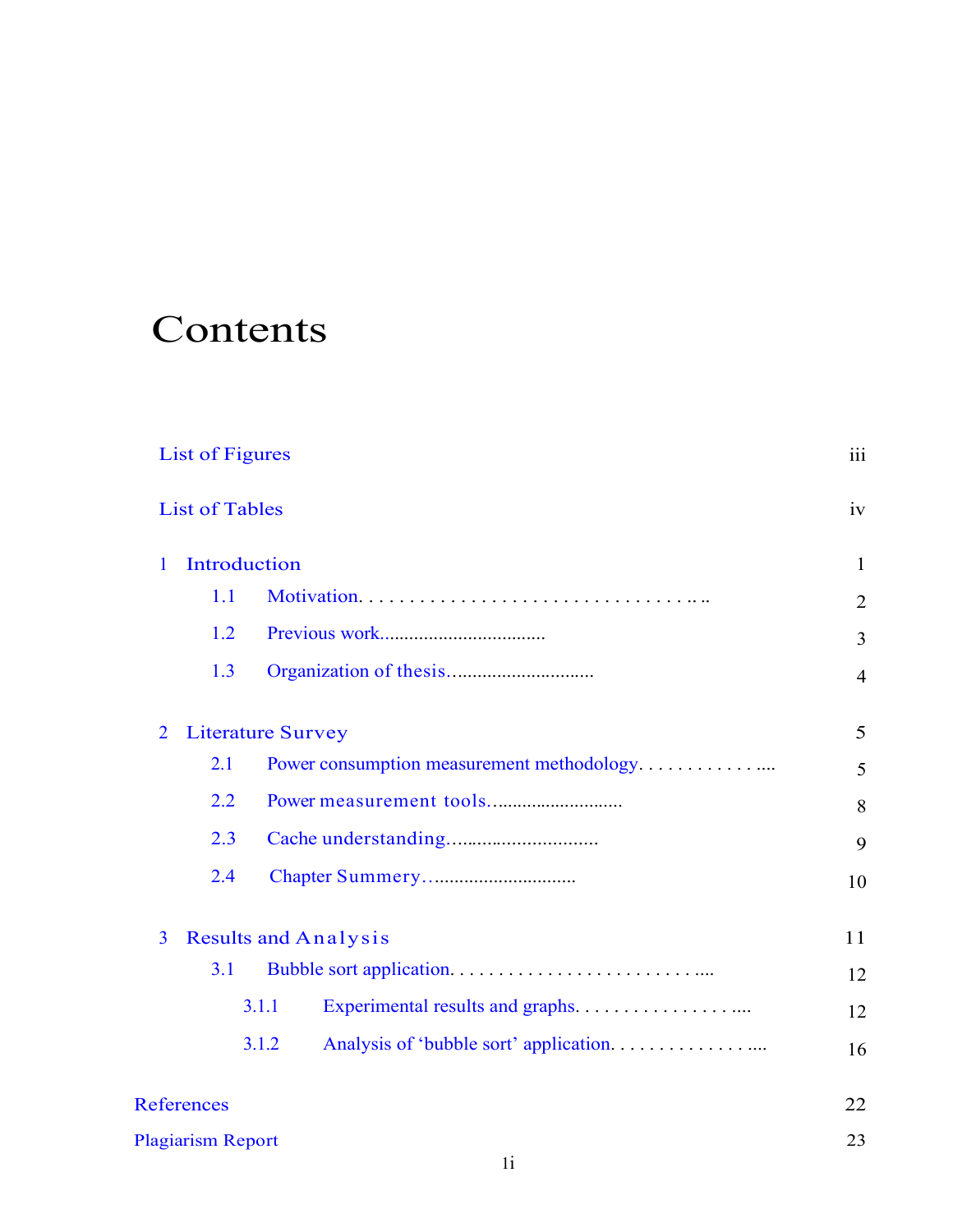| Appendix A Codes used in the thesis       |  |
|-------------------------------------------|--|
| Appendix B List of C o m m a n d executed |  |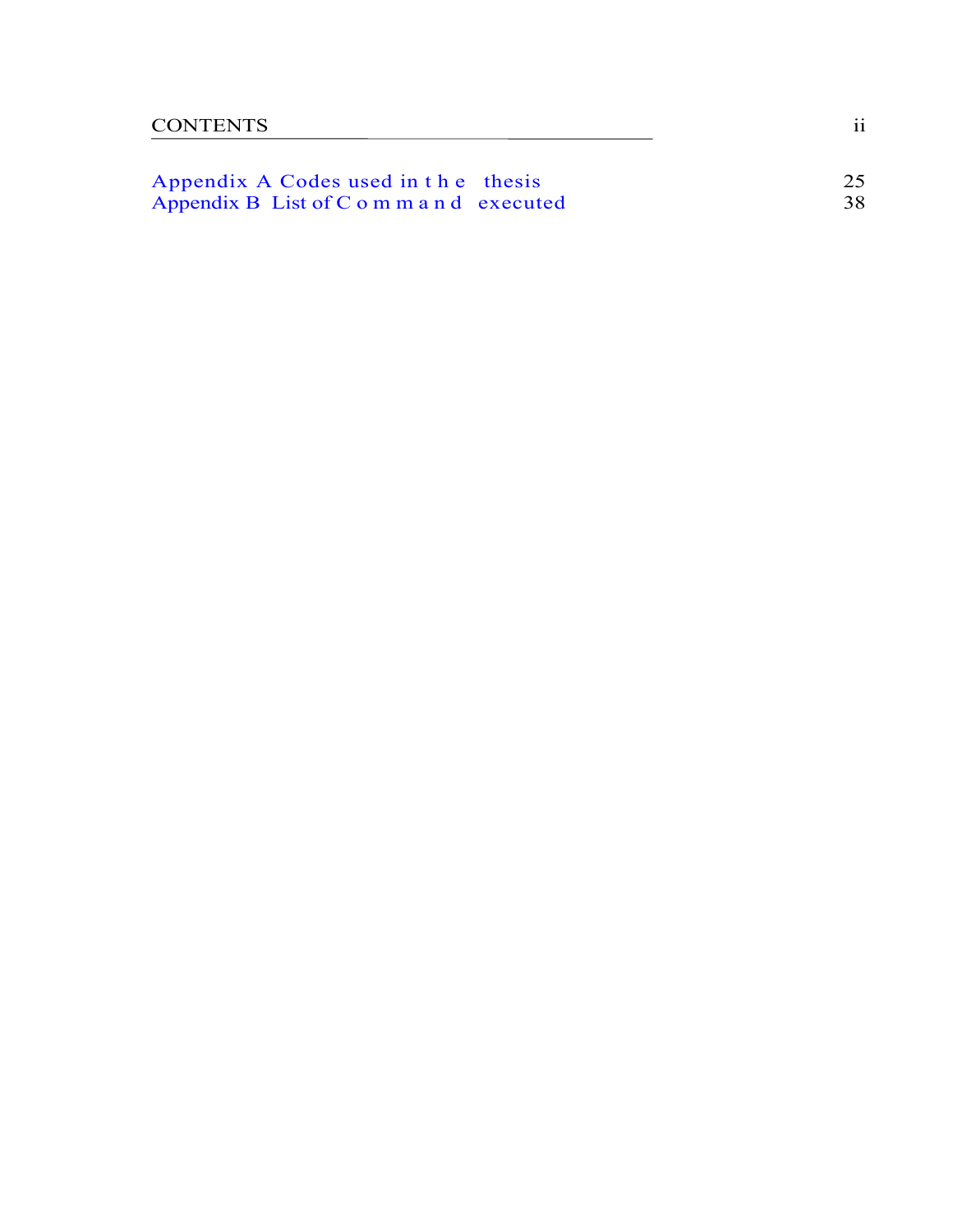# <span id="page-17-0"></span>List of Figures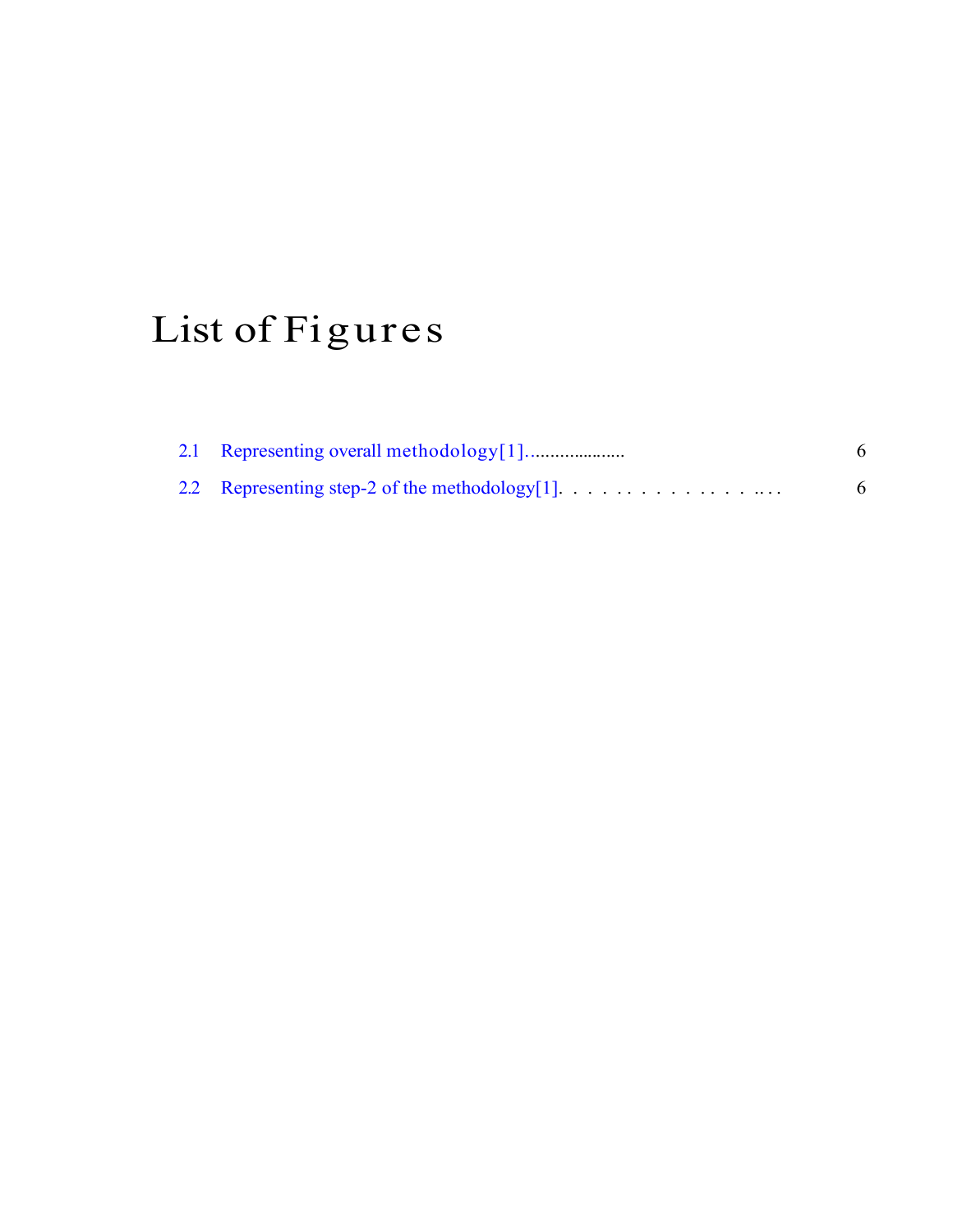# <span id="page-18-0"></span>List of Tables

| 3.3 |  |
|-----|--|
|     |  |
|     |  |
|     |  |
|     |  |
|     |  |
|     |  |
|     |  |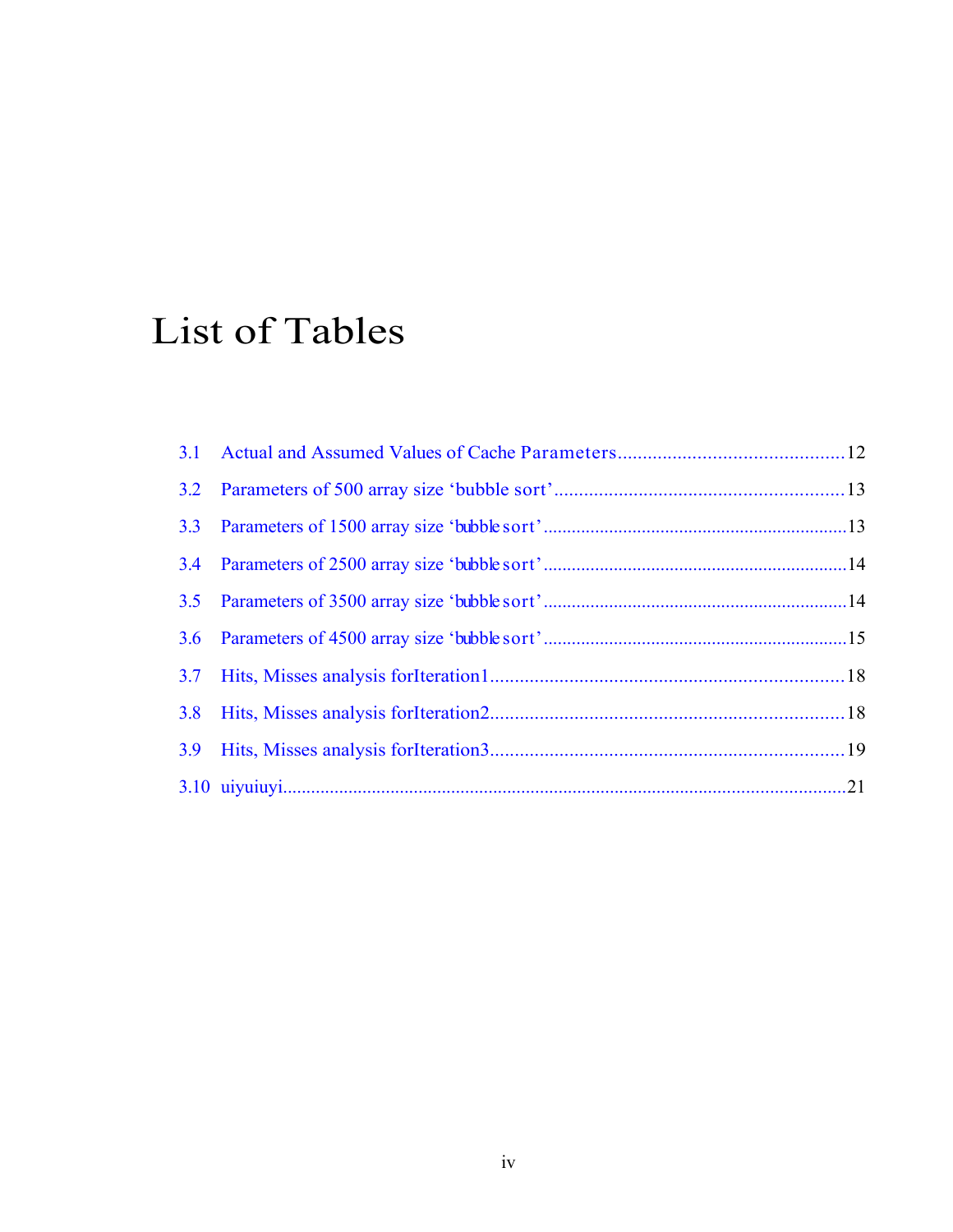# EDGE (left to right) EDGE (left to right)

| Cover page                             |                                                                                                                       |                         |                 |
|----------------------------------------|-----------------------------------------------------------------------------------------------------------------------|-------------------------|-----------------|
| M.Tech<br>(Transportation Engineering) | $\ensuremath{\mathsf{T}}\ensuremath{\mathsf{T}}\ensuremath{\mathsf{T}}\ensuremath{\mathsf{L}}\ensuremath{\mathsf{E}}$ | Student Name<br>session | (1 inch margin) |
| Back page                              |                                                                                                                       |                         |                 |

16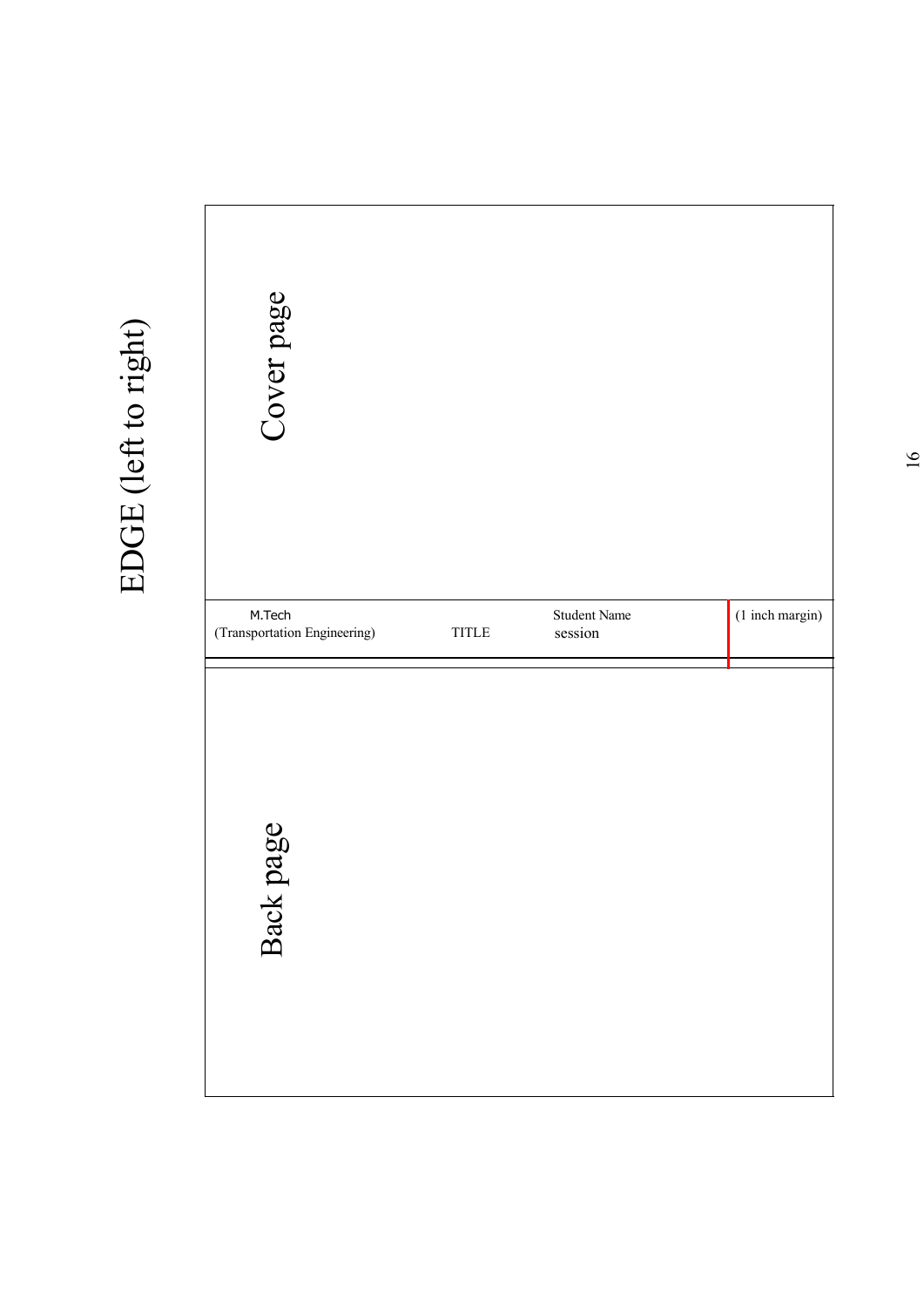# Acknowledgments

Enter Author name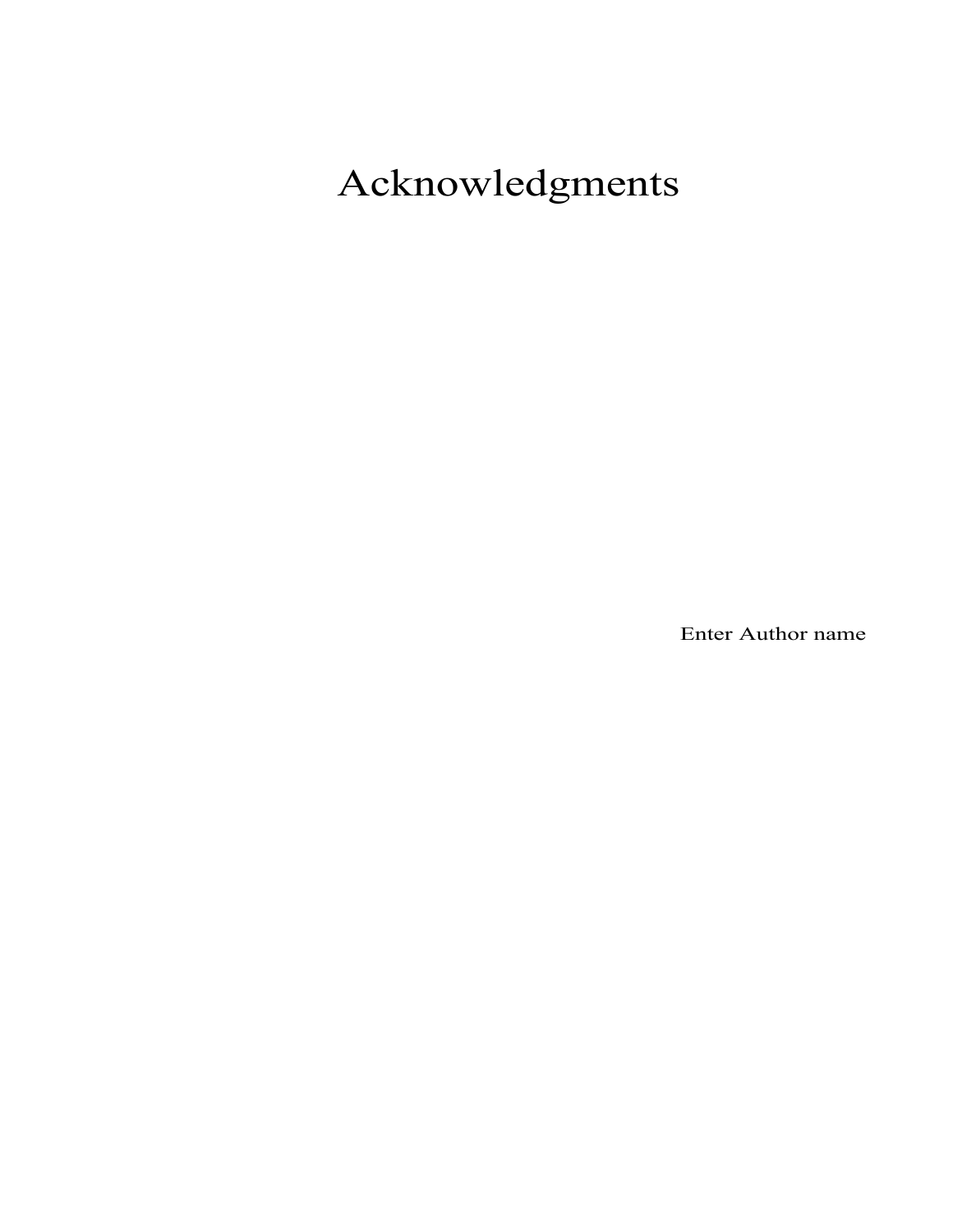## **CHAPTER 1 INTRODUCTION**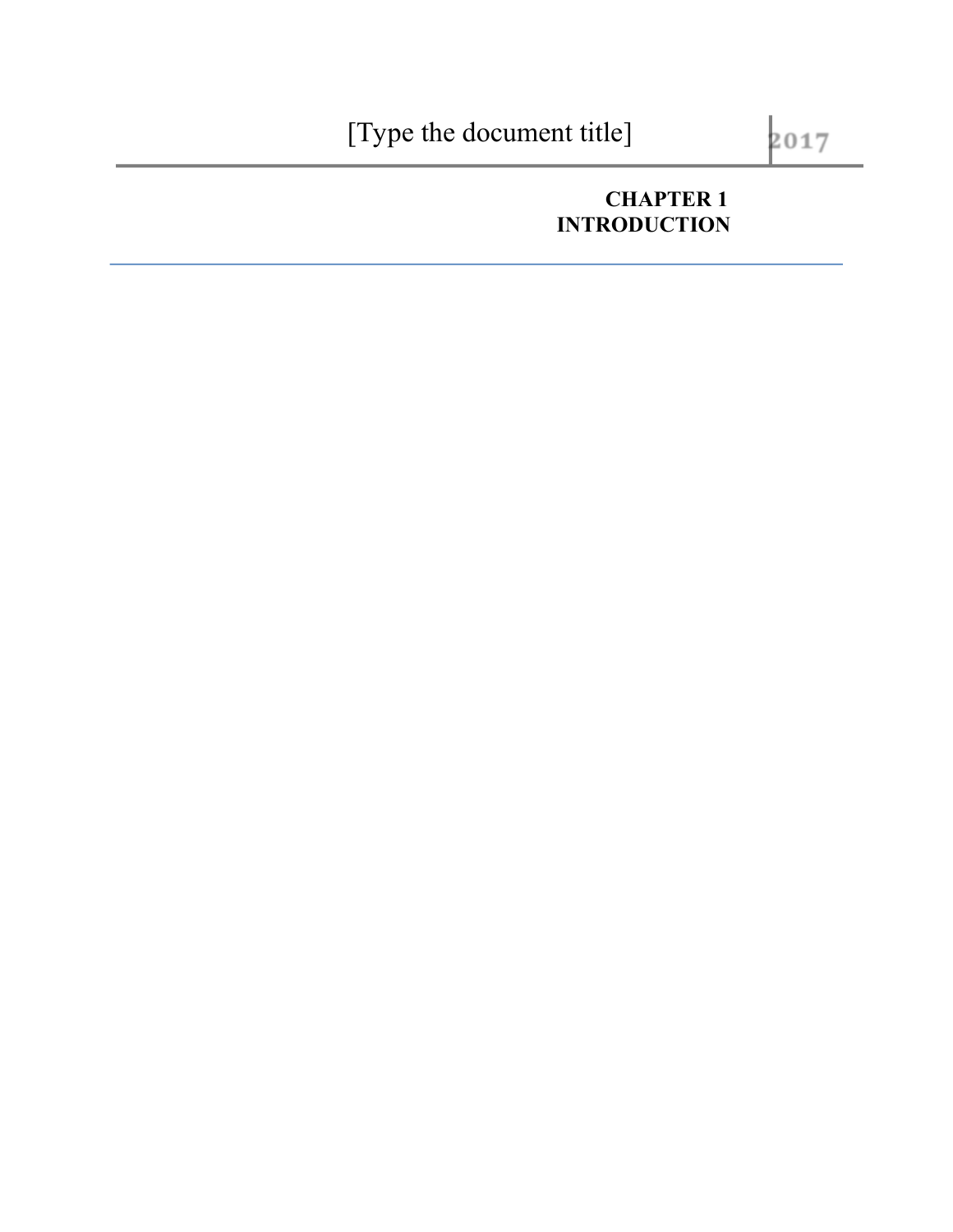M.Tech. [Environmental Engg.] **Page1**

CE-AMD , S.G.S.I.T.S, I N D O R E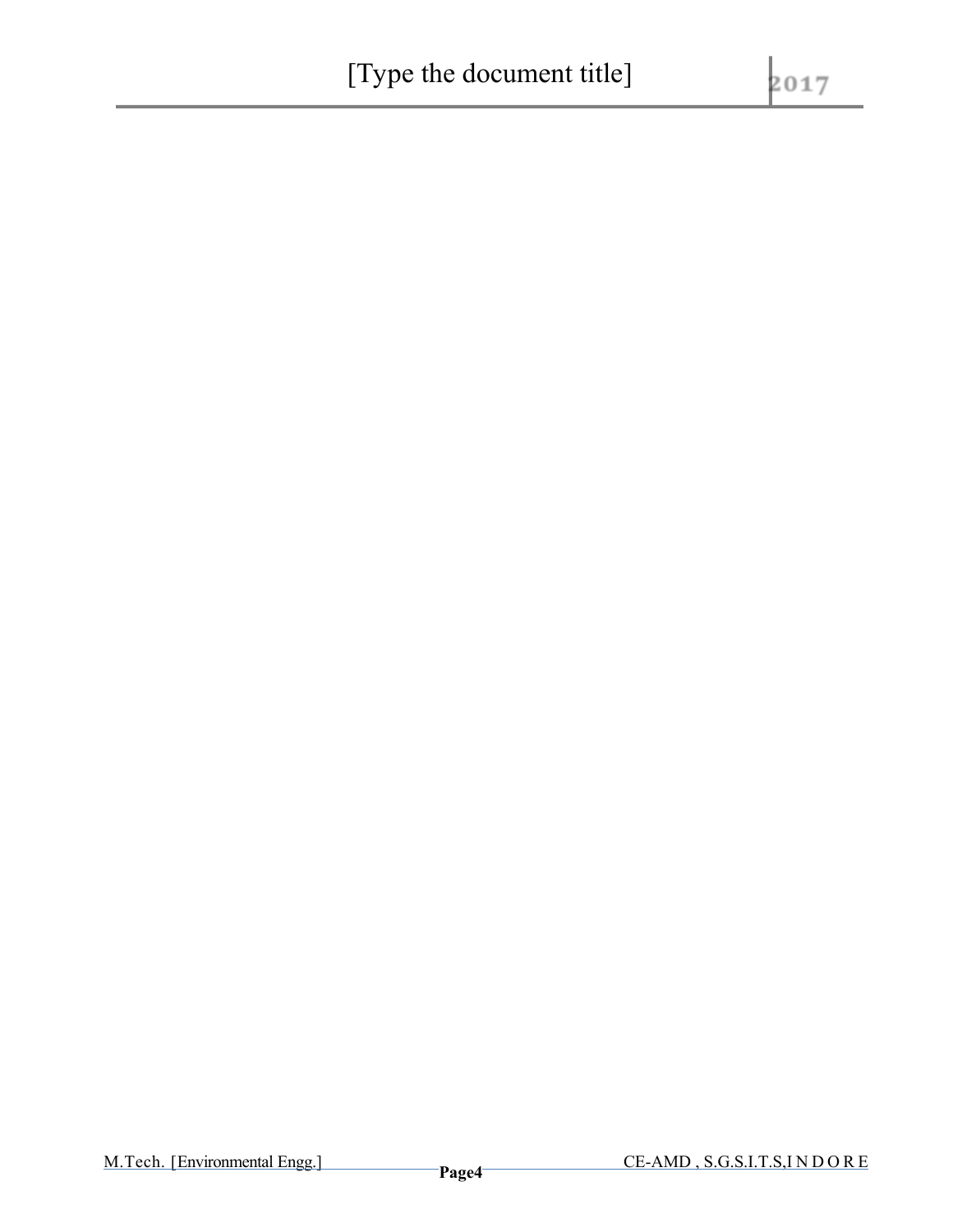## References

- <span id="page-26-0"></span>[1] Santhosh Kumar Rethinagiri, Rabie Ben Atitallah, Jean-Luc Dekeyser, Eric Senn, and Smail Niar. (2012) An efficient power estimation methodology for complex rise processor-based platforms. *In Proceedings of the Great Lakes Symposium on VLSI,GLSVLSI'12,* pages 239–244,
- [2] A.J.Smith. Line(1987) size choice for cpu cache memories .Computers, *IEEETransaction,C-36(9)*:1063–1075.
- [3] Sheng Li, Jung Ho Ahn, R.D. Strong, J.B. Brockman, D.M.Tullsen, and N.P.Jouppi. Mcpat (2009), An integrated power, area, and timing modeling framework for multicore and many core architectures. In *International Symposium on Micro architecture, MICRO-42.42Nd Annual IEEE/ACM,*pages469–480,
- [4] Gupta, L.M.(2003)."Factors of safety in construction. *"Journal Structure Engineering. ASCE, 122(2),* 285-293.
- [5] Ingle, R. K., Jaiswal, O. R., Bakre, S. V., Sonparote, R. S., Datta, D., and Kumar, R. (2010). "Team of structural dynamics and earthquake engineering." C*ivil Engineering. Mech.,15*(4),309-315.
- [3] Mahajan, M. M. (2003). "Parametric study of well foundation. "*Proc., 11th World Congresson Structural Engineering. (WCSE-2003),*Washington D.C.,USA*,*385-393.
- [4] Gupta, L. M., Mahajan, M. M., Ronghe, G. N., Vyavahare, A. Y., Borghate, S. B., and Khatri, A. P. (2007). "Team of structural engineering."*Proc., National Conference on Emerging Trends in Engineering & Technology (FRONTIER 2007), BNCOE, Pusad,* Yeotmal, Maharashtra, India,57-66.
- [5] Gupta, L. M. (2005).*Composite steel structures,*Wiley & Sons, New York, USA. Edition2
- [6] Bakre,S . V . k h a t r i , A.P., and Kumar,R . (2011).*Seismic vulnerability of buildings*, Pearson Education in South Asia,Chennai,India.
- [7] IS 1893. (Part 1) (2002).*Criteria for earthquake resistant design of structures,Part 1general provision and buildings (fifth revision),*BIS, New Delhi,India.
- [8] AASHTO. (2004). *LRFD bridge design specification,*Washington, D.C.,USA
- [9] U.S.Dept.oftheArmy.(2002).*Field manual: Military non standard fixed bridging, U*.S Dept of the Army, Washington, D.C., [<http://www.globalsecurity.org/military/library/policy/army/fm/3-34-343/index.html>](http://www.globalsecurity.org/military/library/policy/army/fm/3-34-343/index.html) (March 8, 2009).
- [13] The Mathworks, Inc. (2007).*Optimization Toolbox user's guide: MATLABProgramming,*[<http://www.mathworks.com/access/helpdesk/help/toolbox/optim/](http://www.mathworks.com/access/helpdesk/help/toolbox/optim)  $>$  (June 10,2007).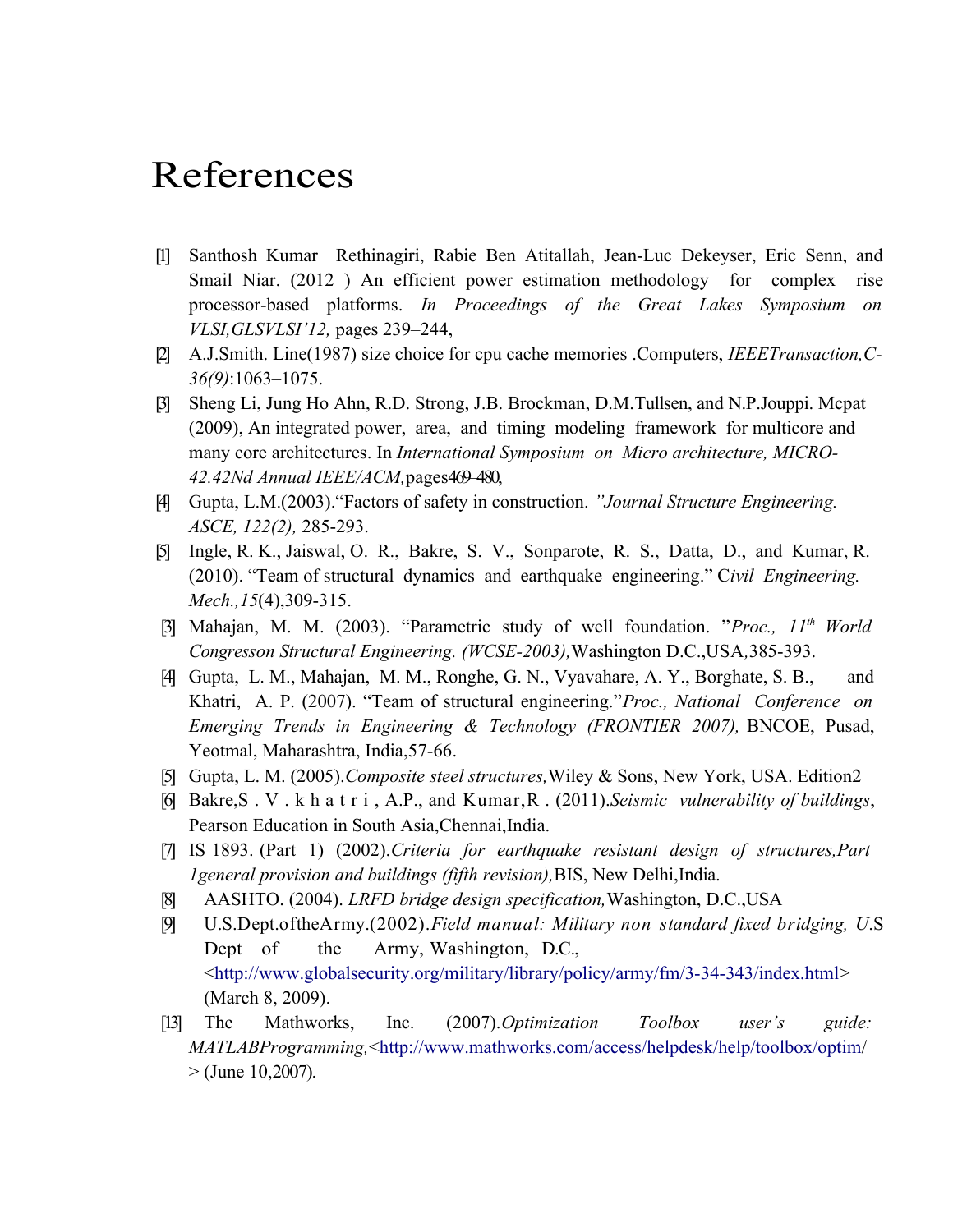# <span id="page-27-0"></span>Appendix A

## Codes used in the thesis

1. Code of Python Script toconvertGem5 stats file toMcPATinputXML file $[14]$ 

#!/usr/bin/python from optparse import Option Parser import sys import re importjson importtypes importmath fromxml.etree importElementTreeasET

#This i

sawrapperoverxmlparsersothat#c

ommentsarepreserved.

#source:

http://effbot.org/zone/element−pi.htmclassPIPa

rser(ET.XMLTreeBuilder):

def  $\text{unit}$  (self):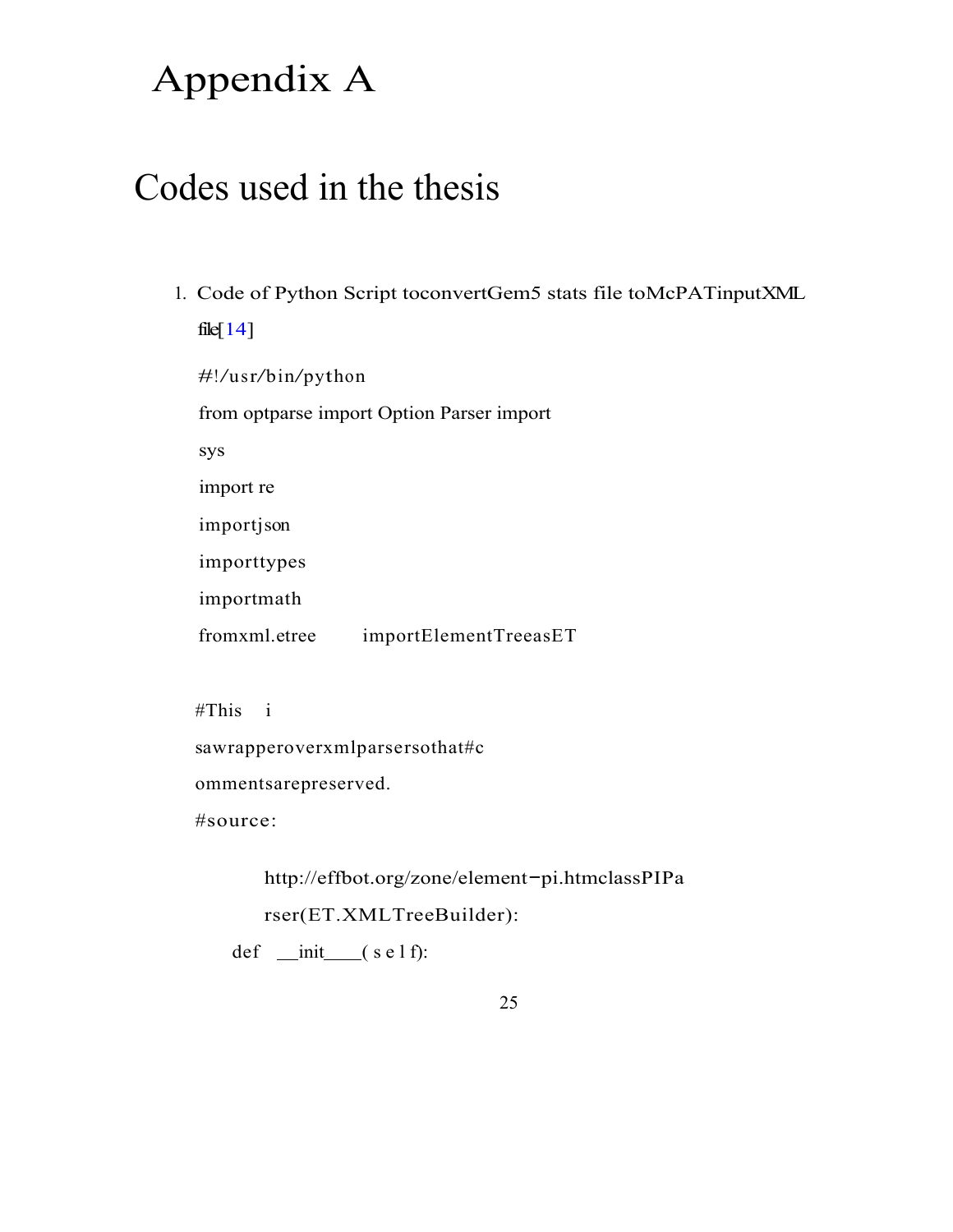# Publications From the Thesis

- 1. Reference of Paper 1 in the standard format
- 2. Reference of Paper 2 in the standard format
- 3. ….
- 4. ..
- 5. and so on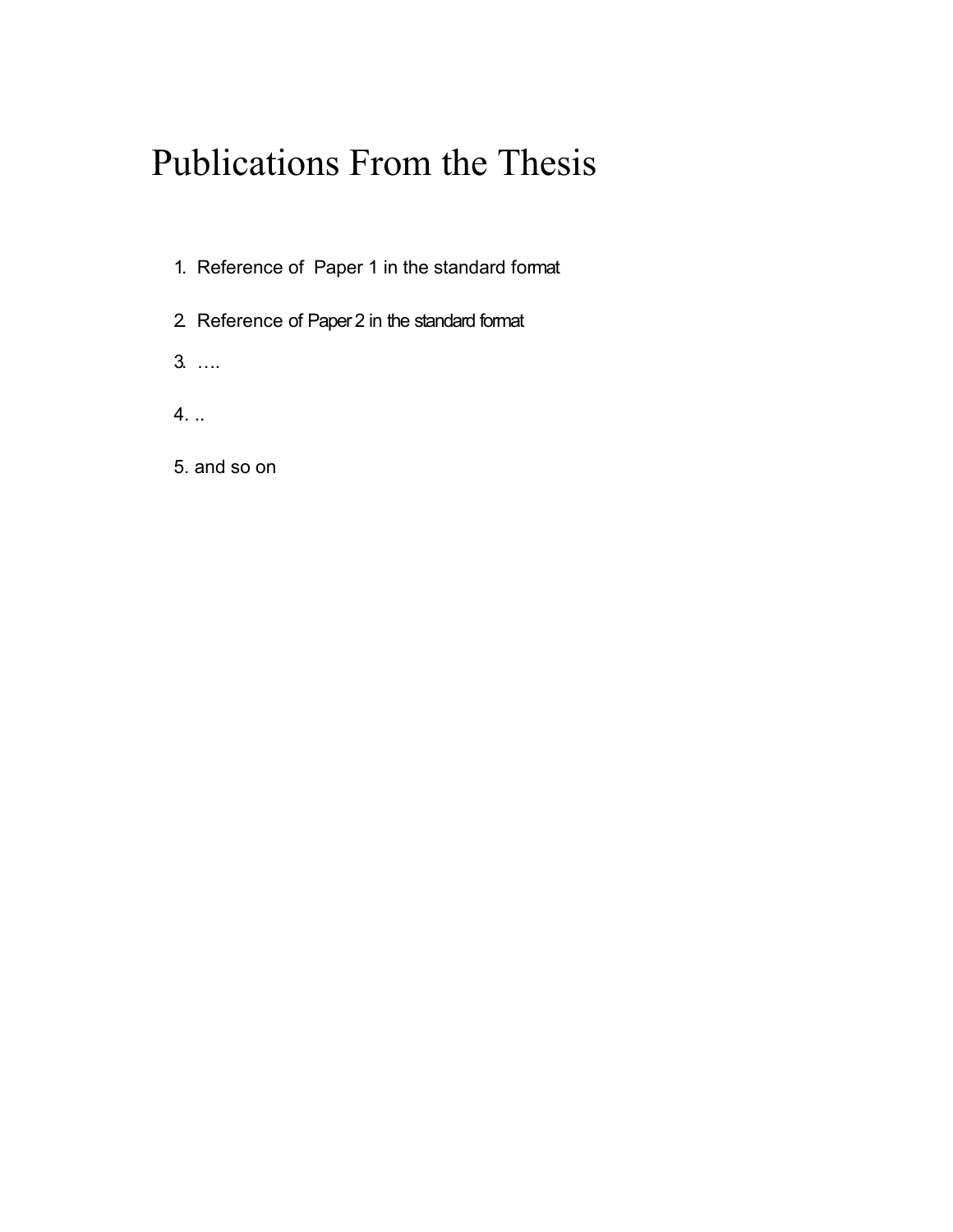# Biography

<Insert brief Bio of Author (i.e. student)>